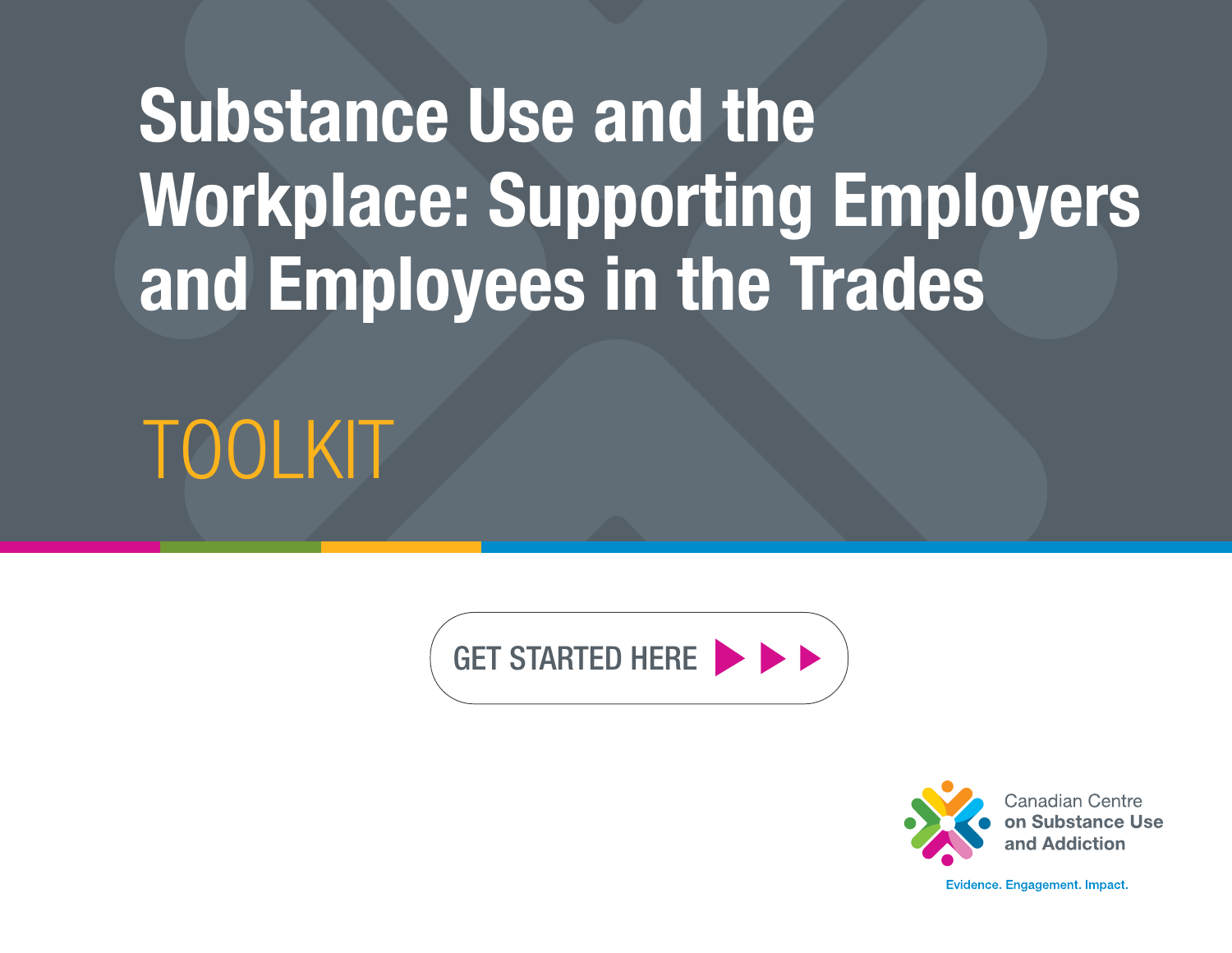## <span id="page-1-0"></span>START HERE WHY IT'S IMPORTANT TO ADDRESS SUBSTANCE USE WITH WORKERS IN THE TRADES

Many of us regularly use substances that may alter our ability to think clearly and act as we normally would. We use them for many reasons and in different ways. We may use prescribed medications to manage pain or alcohol for socializing with friends and family. However, sometimes we use substances in ways that can cause significant harms at home, at work and in our communities.

## WHY THIS TOOLKIT?

Opioid overdoses and deaths are a public health crisis affecting many working Canadians. Use of alcohol, cannabis, cocaine and other substances also cause harms that affect employees, their families and workplaces.

Workers in construction, trades and transport are greatly impacted by deaths and harms caused by opioids. It is common for people in these types of jobs to experience work-related injuries, stress and pain. They may not have or know where to find the resources they need to take care of these issues. This could lead to using pain medications and other substances more often to cope. Some trades and construction workplaces foster a "work hard, play hard" culture. This culture can reinforce heavy alcohol and other substance use.

Stigma (negative attitudes or beliefs) around getting help for substance use is also a challenge. Men make up a large part of the construction and trades workforce and may not try to change their substance use patterns or seek help when needed because they believe that it shows weakness.

consumption of any psychoactive substance (illegal, legal, medical or non-medical), such as alcohol, cannabis or opioids. Substance use can range from prescribed or casual use, such as pain management or social drinking, up to more problematic use and addiction or substance use disorder — use even when it could risk one's life.

Substance use is the

The Canadian Centre on Substance Use and Addiction (CCSA), in collaboration with Health Canada's Opioid Response Team, prepared this toolkit of resources. Employers can use the resources in this toolkit to improve health and safety in the workplace around issues related to substance use. The overall goal of this resource toolkit is to help create workplaces where employers are able to support workers on issues related to substance use, health and safety.

## WHO IS THIS TOOLKIT FOR?

This toolkit is for supervisors, managers and human resources professionals, and unions, associations and related organizations. It also contains ready-to-use resources for employees.

### START HERE

[Have Questions?](#page-2-0)

**PREVENTION RESOURCES** 

[Stigma](#page-3-0)

[Risk Factors](#page-4-0)

#### **EDUCATION [RESOURCES](#page-5-0)**

**[Opioids](#page-5-0)** 

[Alcohol](#page-6-0)

**[Cannabis](#page-7-0)** 

[Pain Management](#page-8-0)

#### ADDRESSING [SUBSTANCE USE AND](#page-9-0)  THE WORKPLACE

Policy and [Procedure Guidance](#page-9-0)

Workplace Peer [Support Programs](#page-10-0)

#### [EMPLOYEE RESOURCES](#page-11-0)

[Getting Help](#page-11-0)

[Additional Employee](#page-12-0)  **Resources** 

[RELATED INFORMATION](#page-13-0)

RELATED **[ORGANIZATIONS](#page-14-0)** 

**[CONTACT](#page-17-0)** 



on Substance Use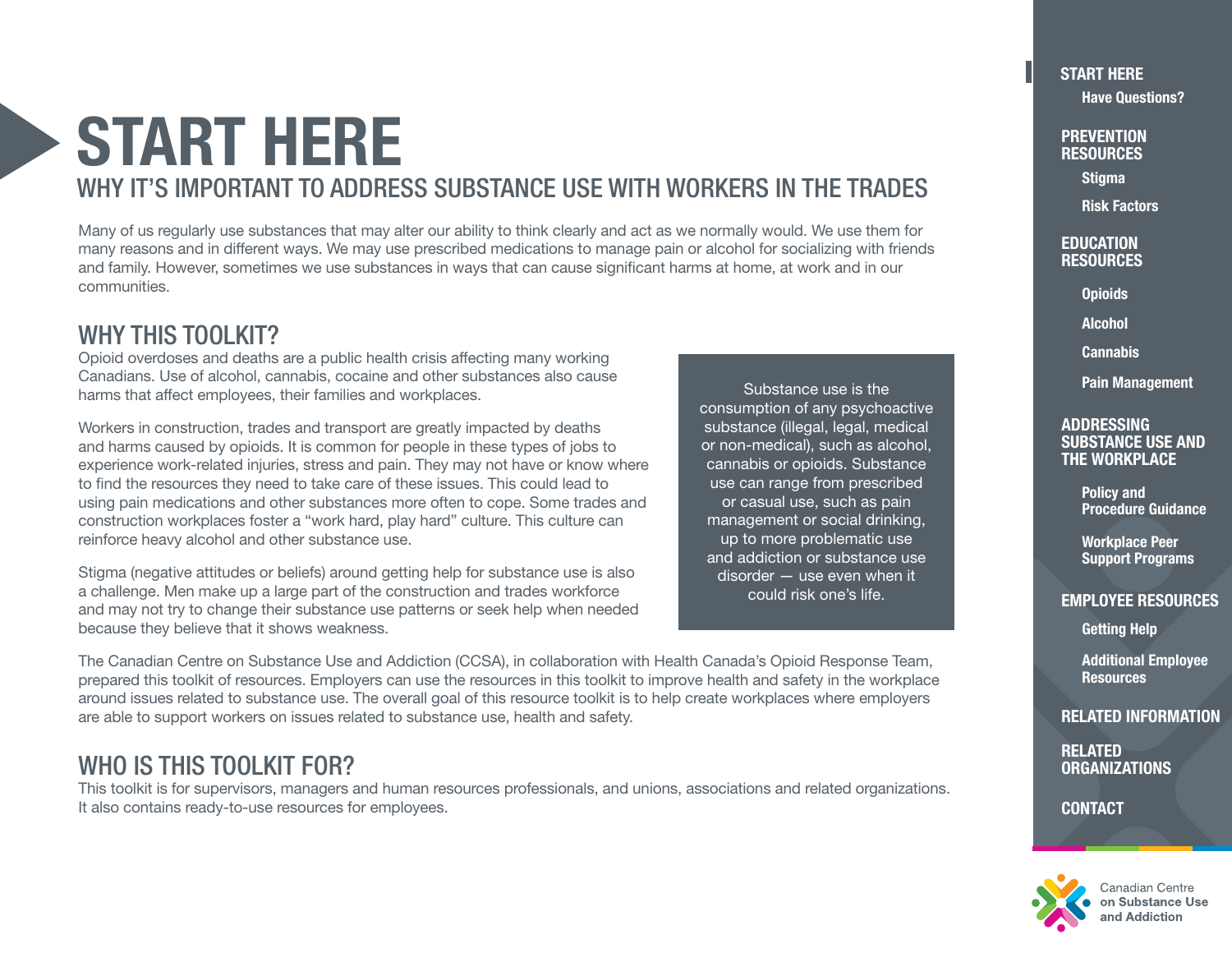## <span id="page-2-0"></span>THE TOOLKIT INCLUDES RESOURCES TO HELP EMPLOYERS AND WORKERS:

- Prevent substance use harms.
- Educate about substances and their effects,
- Address employee substance use,
- Find services and supports, and
- Access related information about key reports and organizations.

## HOW TO USE THIS TOOLKIT

You can use the included posters, videos and podcasts as part of employee education, prevention, health and safety activities. We have also included resources that employers can share to link workers to anonymous services to get immediate help. Human resources, management and occupational safety personnel can use the resources to help further develop their substance use policies and practices.

You will find a brief description of each resource followed by a numbered link to the organization that produced the resource.

Click on the headings on the side of the toolkit to take you to that section.

## HAVE QUESTIONS? See our [Contact](#page-17-0) information

Partner organizations supplied some of the resources in this toolkit. CCSA and Health Canada cannot guarantee the accuracy or currency of the information in *these resources. Inclusion of a resource does not imply endorsement or authorization by CCSA or Health Canada.*

Call 1-866-585-0445 if you or someone you know needs help or has questions. Mental health and substance use supports are available 24 hours a day, 7 days a week. Call 911 for emergencies or immediate danger.

#### [START HERE](#page-1-0)

Have Questions?

**PREVENTION RESOURCES** 

[Stigma](#page-3-0)

[Risk Factors](#page-4-0)

**EDUCATION** [RESOURCES](#page-5-0)

**[Opioids](#page-5-0)** 

[Alcohol](#page-6-0)

**[Cannabis](#page-7-0)** 

[Pain Management](#page-8-0)

#### ADDRESSING [SUBSTANCE USE AND](#page-9-0)  THE WORKPLACE

Policy and [Procedure Guidance](#page-9-0)

Workplace Peer [Support Programs](#page-10-0)

#### [EMPLOYEE RESOURCES](#page-11-0)

[Getting Help](#page-11-0)

[Additional Employee](#page-12-0)  **Resources** 

[RELATED INFORMATION](#page-13-0)

RELATED **[ORGANIZATIONS](#page-14-0)** 

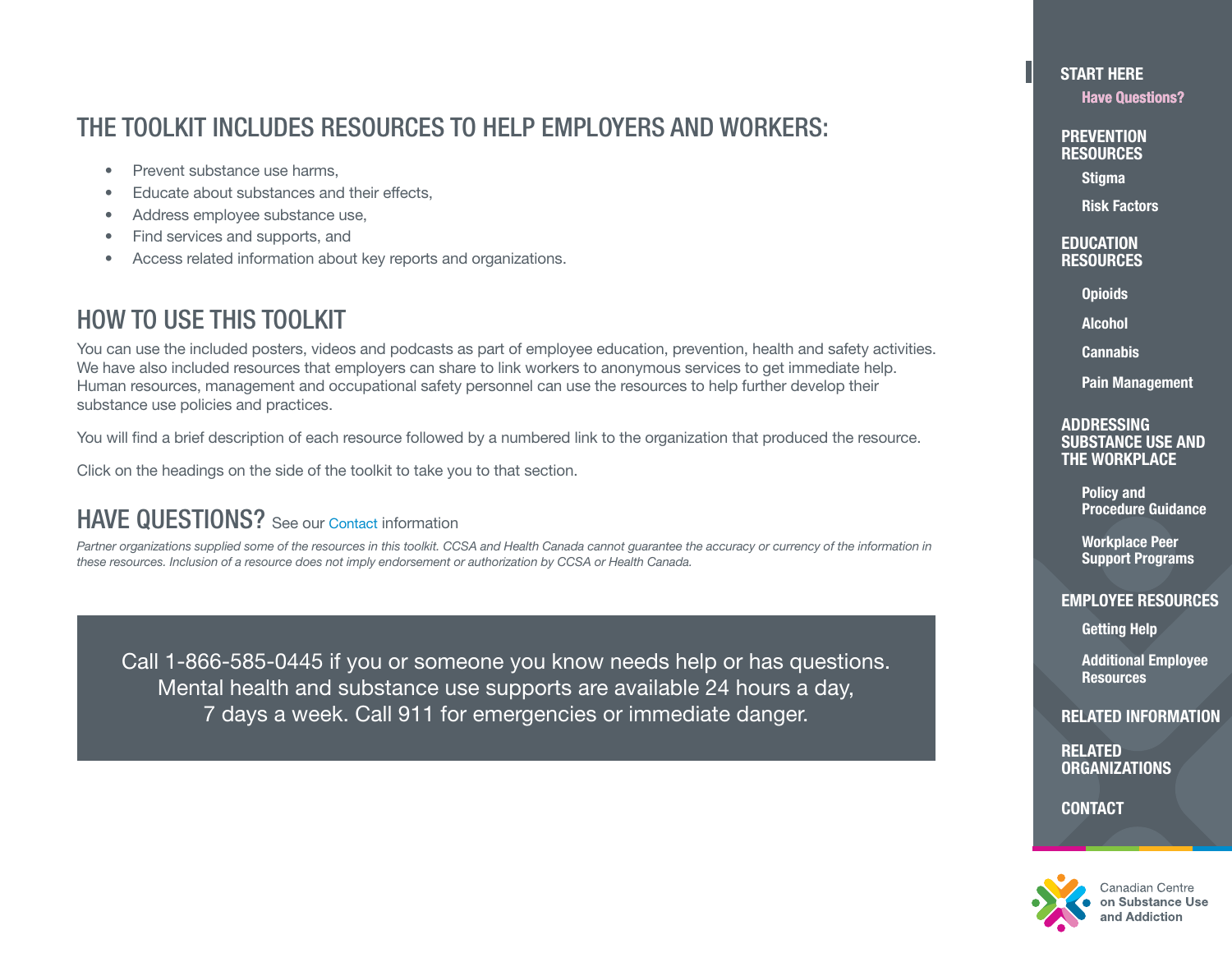## <span id="page-3-0"></span>PREVENTION RESOURCES

Employers can take steps to prevent substance use issues and harms. They can address risk factors and ensure their workplace culture supports workers getting help when they need it. The resources below provide ways to address stigma and workplace risk factors.

Half of people experiencing an addiction say that being worried about what other people will think of them prevents them from seeking help (McQuaid et al., 2017).

### STIGMA

Stigma around substance use is a significant barrier for people who use drugs or people in recovery from addiction. It can prevent them from seeking help because they fear judgment or loss of their job, friends and family. This section can help you build awareness of the impacts of stigma on people who use drugs and how to create a more open workplace.

Stigma is any attitude, belief or behaviour that discriminates against people (Canadian Centre on Substance Use and Addiction & Community Addictions Peer Support Association, 2019).

| <b>Resource</b>                                                           | <b>Description</b>                                                                                                                           |
|---------------------------------------------------------------------------|----------------------------------------------------------------------------------------------------------------------------------------------|
| <b>Checklist for Workplace Policies on</b><br><b>Substance Use Stigma</b> | A one-page list to review workplace policies for stigma and discrimination related to substance use.<br>(12)                                 |
| <b>Tough Enough to Talk About It</b>                                      | A program that helps people working in the trades recognize and address mental health and substance<br>use issues. (30)                      |
| The Pain of Stigma: Recognizing<br>Stigma and Its Impacts                 | An online learning module that helps raise awareness of substance use disorder as a medical condition.<br>(12)                               |
| Overcoming Stigma Through<br>Language: A Primer                           | A primer resource that helps to facilitate conversations and increase awareness of the stigma<br>surrounding people who use substances. (12) |
| Digging in the Dirt                                                       | A documentary about the mental health of those working in the energy sector. (17)                                                            |
| <b>Stigma Resources</b>                                                   | Provides a variety of different types of resources on stigma. (16)                                                                           |
| Stigma Ends with Me                                                       | Videos to facilitate understanding, discussion and reflection on stigma. (16)                                                                |
| <b>End Stigma Campaign</b>                                                | A stigma reduction video to help raise awareness and end stigma around substance use. (29)                                                   |

[START HERE](#page-1-0)

[Have Questions?](#page-2-0)

**PREVENTION RESOURCES** 

**Stigma** 

[Risk Factors](#page-4-0)

**EDUCATION [RESOURCES](#page-5-0)** 

**[Opioids](#page-5-0)** 

[Alcohol](#page-6-0)

**[Cannabis](#page-7-0)** 

[Pain Management](#page-8-0)

#### **ADDRESSING** [SUBSTANCE USE AND](#page-9-0)  THE WORKPLACE

Policy and [Procedure Guidance](#page-9-0)

Workplace Peer [Support Programs](#page-10-0)

#### [EMPLOYEE RESOURCES](#page-11-0)

[Getting Help](#page-11-0)

[Additional Employee](#page-12-0)  **Resources** 

[RELATED INFORMATION](#page-13-0)

RELATED **[ORGANIZATIONS](#page-14-0)** 

**[CONTACT](#page-17-0)** 



anadian Centre? on Substance Use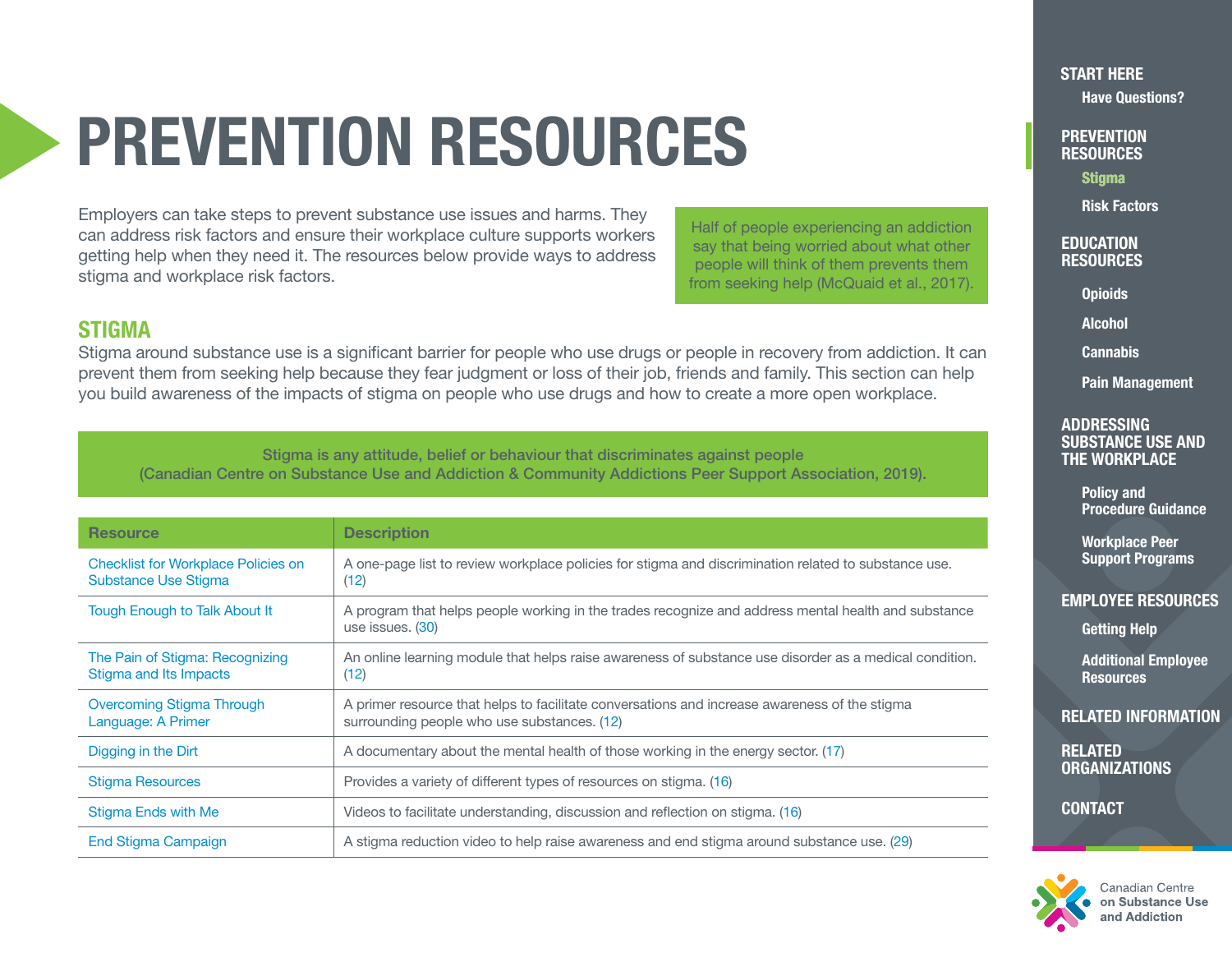## <span id="page-4-0"></span>WORKPLACE RISK FACTORS

Workplace risk factors can increase the likelihood of employees using substances. For instance, someone working long hours or night shifts might consider using a stimulant drug to stay awake and alert. Someone struggling with work challenges might use alcohol, cannabis or other substances to cope.

Workplace risk factors include:

- 
- Shift work Access to alcohol or drugs Repetitive duties
- Working long hours Working remotely or unsupervised High-stress work
- 
- Higher risk of injury
- 
- 
- 
- 
- 
- Pressure to use Organizational culture • Stigma around getting help

(Frone, 2006; Hoffmann, Larison, & Brittingham, 1996)

## ORGANIZATIONAL CULTURE

Men, overrepresented in the trades and construction workforce, may uphold a traditionally tough, masculine workplace that contributes to a "work hard, play hard" culture. This culture can influence, and may celebrate, heavy alcohol and other substance use. These risk factors may also discourage some men from seeking help or support when needed (Vancouver Island Construction Association and Percival-Paterson, E., 2021).

### STEPS YOU CAN TAKE TO REDUCE RISK FACTORS:

- Set clear expectations about the use of alcohol and other substances.
- Examine your workplace and specific positions for potential risk factors and ways they can be reduced.
- Consult with an expert in substance use and addiction or an occupational health and safety professional to further identify and address risks.
- Stay informed about workplace injury prevention policies and programming.

[START HERE](#page-1-0)

[Have Questions?](#page-2-0)

**PREVENTION RESOURCES** 

[Stigma](#page-3-0)

Risk Factors Facrors

**EDUCATION [RESOURCES](#page-5-0)** 

**[Opioids](#page-5-0)** 

[Alcohol](#page-6-0)

**[Cannabis](#page-7-0)** 

[Pain Management](#page-8-0)

#### ADDRESSING [SUBSTANCE USE AND](#page-9-0)  THE WORKPLACE

Policy and [Procedure Guidance](#page-9-0)

Workplace Peer [Support Programs](#page-10-0)

#### [EMPLOYEE RESOURCES](#page-11-0)

[Getting Help](#page-11-0)

[Additional Employee](#page-12-0)  **Resources** 

[RELATED INFORMATION](#page-13-0)

RELATED **[ORGANIZATIONS](#page-14-0)** 

**[CONTACT](#page-17-0)** 



Canadian Centre on Substance Use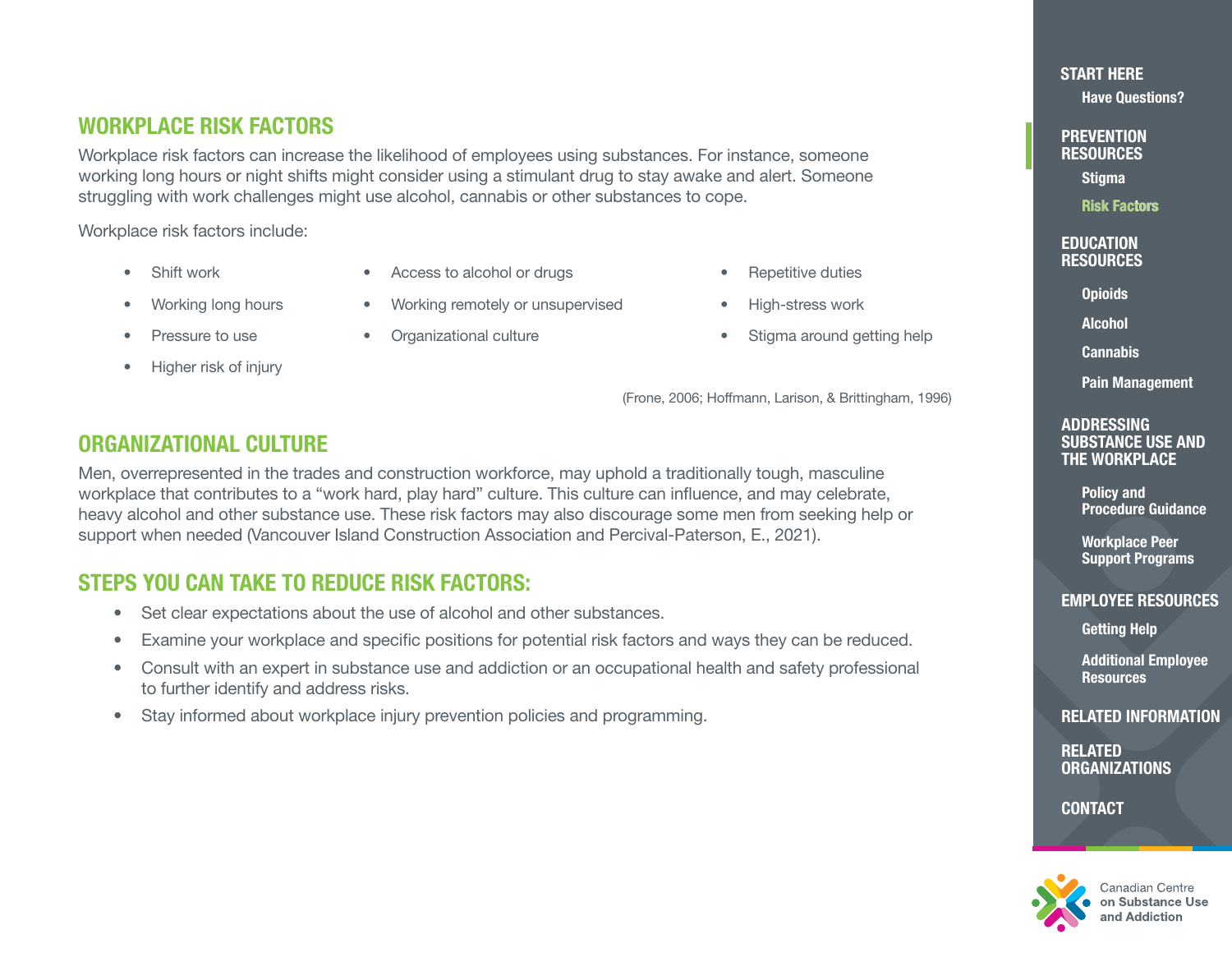## <span id="page-5-0"></span>EDUCATION RESOURCES

Workplaces can provide information to workers to help them make informed decisions about substance use. This information can create a more supportive environment for conversations about substance use, health and safety. The following resources share information about opioids, alcohol, cannabis and pain management.

Research shows that workplace education can help reduce employee substance use (Meister, 2018).

**PREVENTION RESOURCES** 

[Have Questions?](#page-2-0)

[Stigma](#page-3-0)

[START HERE](#page-1-0)

[Risk Factors](#page-4-0)

**EDUCATION** RESOURCES

**Opioids** 

[Alcohol](#page-6-0)

**[Cannabis](#page-7-0)** 

[Pain Management](#page-8-0)

#### **ADDRESSING** [SUBSTANCE USE AND](#page-9-0)  THE WORKPLACE

Policy and [Procedure Guidance](#page-9-0)

Workplace Peer [Support Programs](#page-10-0)

#### [EMPLOYEE RESOURCES](#page-11-0)

[Getting Help](#page-11-0)

[Additional Employee](#page-12-0)  **Resources** 

[RELATED INFORMATION](#page-13-0)

RELATED **[ORGANIZATIONS](#page-14-0)** 

**[CONTACT](#page-17-0)** 



anadian Centre? on Substance Use

## **OPIOIDS**

Canada is experiencing an opioid overdose crisis. The crisis is driven by accidental exposure to opioids, such as fentanyl, in the illegal drug supply. This section provides information about opioids, the crisis and seeking help.

The majority of overdose deaths involve fentanyl, a potent opioid. In 2020, most opioid poisoning deaths occurred among males (77%) and adults aged 20–49 years (68%). Over 19,000 people have died from opioids since 2016 (Special Advisory Committee on the Epidemic of Opioid Overdoses, 2021).

| <b>Resource</b>                                        | <b>Description</b>                                                                                                                                                        |
|--------------------------------------------------------|---------------------------------------------------------------------------------------------------------------------------------------------------------------------------|
| <b>What Are Opioids?</b>                               | A brief fact sheet explaining what opioids are, how to use prescription opioids properly and related<br>risks. (12)                                                       |
| Canada's Opioid Crisis:<br><b>What You Should Know</b> | A one-page overview of Canada's opioid crisis, including what the crisis is and information about<br>tolerance, dependence and the contaminated illegal drug supply. (12) |
| Canada's Opioid Crisis:<br>How You Can Help            | A one-page information sheet explaining what you can do to help, how to find support and the Good<br>Samaritan Act. (12)                                                  |
| <b>Opioids and Pain Management</b>                     | A brief overview of using prescription opioids for pain management, strategies for managing pain<br>without medication and related risks of use. (12)                     |
| Opioid Overdoses: What To Do                           | A one-page sheet explaining how to recognize an opioid overdose and examples of what might cause<br>an overdose. (29)                                                     |
| Naloxone: Save a Life                                  | A one-page overview of the two types of naloxone kits, their purpose and how they work. (29)                                                                              |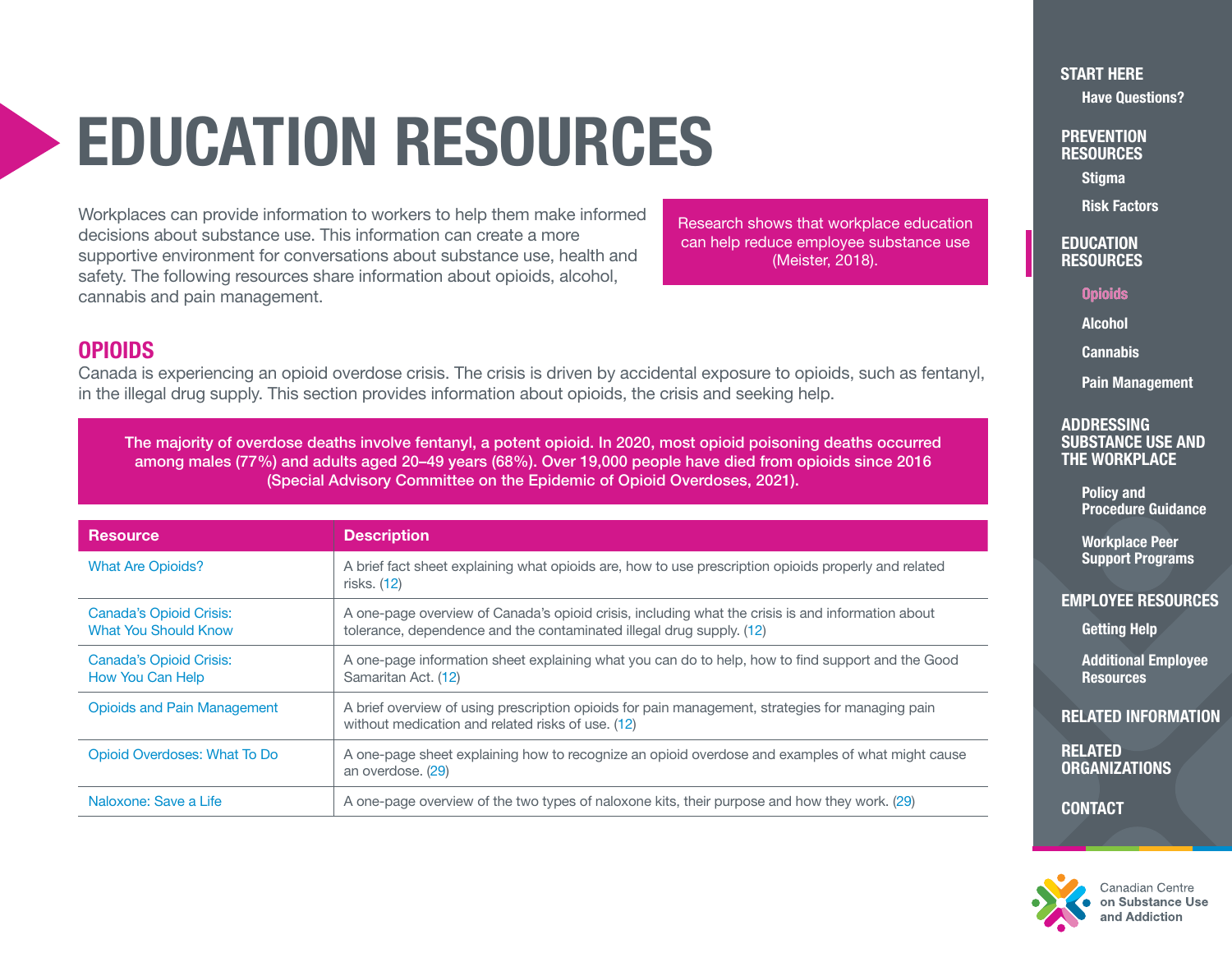## <span id="page-6-0"></span>**ALCOHOL**

The majority of adults in Canada use alcohol. This section provides information about alcohol, lower-risk drinking and changing drinking patterns.

Nearly 4 out of 5 Canadians report drinking alcohol (Health Canada, 2019).

| <b>Resource</b>                                                                             | <b>Description</b>                                                                                                                                                           |
|---------------------------------------------------------------------------------------------|------------------------------------------------------------------------------------------------------------------------------------------------------------------------------|
| <b>Canada's Low-Risk Alcohol Drinking</b><br><b>Guidelines</b>                              | A brochure that outlines best practices for setting drink limits and when not to drink alcohol. It provides<br>tips for low-risk drinking and defines a standard drink. (12) |
| Canada's Low-Risk Alcohol Drinking<br><b>Guidelines Quiz</b>                                | A short quiz to test knowledge and help promote Canada's Low-Risk Alcohol Drinking Guidelines. (12)                                                                          |
| Knowing Your Limits with Alcohol:<br>A Practical Guide to Assessing Your<br><b>Drinking</b> | Provides tips and quidance for individuals considering changing their alcohol consumption to a<br>lower-risk level. (12)                                                     |
| Alcohol and the Immune System: 4<br><b>Things You Should Know</b>                           | A one-page resource that highlights four important things about the effects of alcohol on the immune<br>system during the COVID-19 pandemic. (12)                            |
| COVID-19, Alcohol and<br><b>Cannabis Use</b>                                                | A one-page resource that outlines potential risks from alcohol and cannabis use during the COVID-19<br>pandemic. (12)                                                        |
| Alcohol                                                                                     | A web page that explains what alcohol is, how it is used and its different effects on the body. (29)                                                                         |

#### [START HERE](#page-1-0) [Have Questions?](#page-2-0)

**PREVENTION RESOURCES** 

**[Stigma](#page-3-0)** 

[Risk Factors](#page-4-0)

#### **EDUCATION [RESOURCES](#page-5-0)**

**[Opioids](#page-5-0)** 

Alcohol

**[Cannabis](#page-7-0)** 

[Pain Management](#page-8-0)

#### ADDRESSING [SUBSTANCE USE AND](#page-9-0)  THE WORKPLACE

Policy and [Procedure Guidance](#page-9-0)

Workplace Peer [Support Programs](#page-10-0)

#### [EMPLOYEE RESOURCES](#page-11-0)

[Getting Help](#page-11-0)

[Additional Employee](#page-12-0)  **Resources** 

[RELATED INFORMATION](#page-13-0)

**RELATED [ORGANIZATIONS](#page-14-0)** 

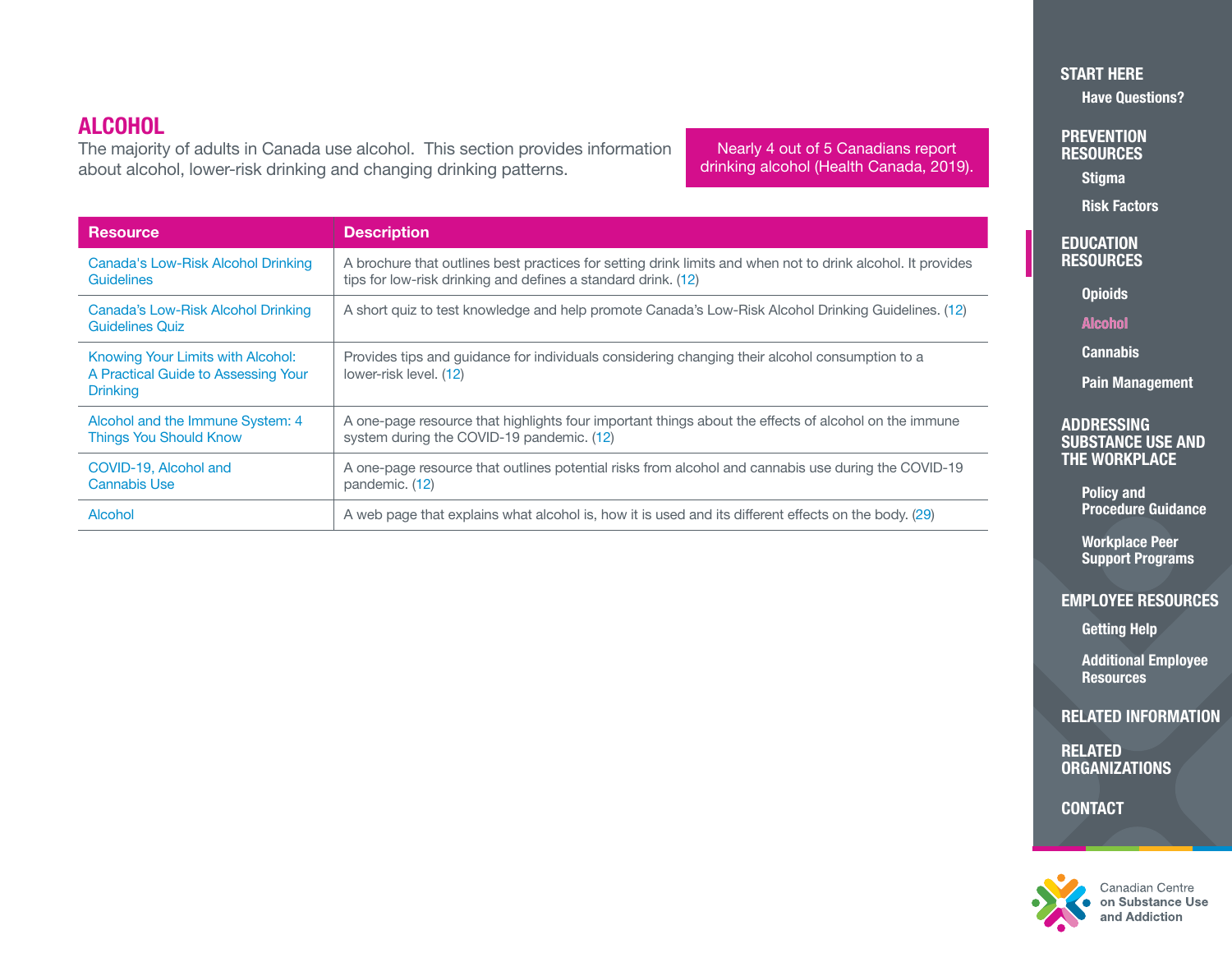## <span id="page-7-0"></span>**CANNABIS**

Cannabis is a commonly used substance in Canada. It was legalized for non-medical (recreational) use in 2018. This section provides information about cannabis, lower-risk use and the effects of cannabis.

The impairing effects of cannabis, especially cannabis containing THC, can last for hours after use. More than 1 in 5 employees reported using cannabis at or within 2 hours of work (Institute for Work & Health, 2019).

| <b>Resource</b>                                                                   | <b>Description</b>                                                                                                                           |
|-----------------------------------------------------------------------------------|----------------------------------------------------------------------------------------------------------------------------------------------|
| <b>Lower-Risk Cannabis Use Guidelines</b>                                         | A two-page resource that briefly describes 10 ways in which you can reduce the risks of using<br>cannabis. (10 & 14)                         |
| <b>Cannabis and Other Substances</b>                                              | A one-page poster highlighting the health risks of using cannabis with other substances such as<br>alcohol, tobacco and other drugs. (12)    |
| <b>Cannabis and Your Medications</b>                                              | A one-page poster listing the types of medications that can interact with cannabis and affect your<br>health. $(12)$                         |
| COVID-19 and Cannabis: How to<br><b>Reduce Your Risk</b>                          | A one-page poster highlighting practical tips to reduce the spread of COVID-19 and the risks to health<br>when using cannabis. (12)          |
| Edible Cannabis, Cannabis Extracts<br>and Cannabis Topicals                       | A two-page guide on the current scientific evidence of the effects of using each of these types of<br>product. (12)                          |
| Know the Health Risks of Cannabis                                                 | A one-page poster highlighting the health risks of cannabis use. (12)                                                                        |
| <b>Health Impacts of Cannabis</b>                                                 | A collection of resources that describe how cannabis use affects physical health, mental health,<br>cognitive function and development. (12) |
| Talking Pot with Youth: A Cannabis<br><b>Communication Guide for Youth Allies</b> | A guide for helping those who work with young people talk to them about cannabis use and harm<br>reduction. (12)                             |

[START HERE](#page-1-0) [Have Questions?](#page-2-0)

**PREVENTION RESOURCES** 

**[Stigma](#page-3-0)** 

[Risk Factors](#page-4-0)

**EDUCATION [RESOURCES](#page-5-0)** 

**[Opioids](#page-5-0)** 

[Alcohol](#page-6-0)

**Cannabis** 

[Pain Management](#page-8-0)

#### ADDRESSING [SUBSTANCE USE AND](#page-9-0)  THE WORKPLACE

Policy and [Procedure Guidance](#page-9-0)

Workplace Peer [Support Programs](#page-10-0)

#### [EMPLOYEE RESOURCES](#page-11-0)

[Getting Help](#page-11-0)

[Additional Employee](#page-12-0)  **Resources** 

[RELATED INFORMATION](#page-13-0)

**RELATED [ORGANIZATIONS](#page-14-0)** 

**[CONTACT](#page-17-0)** 



Canadian Centre on Substance Use and Addiction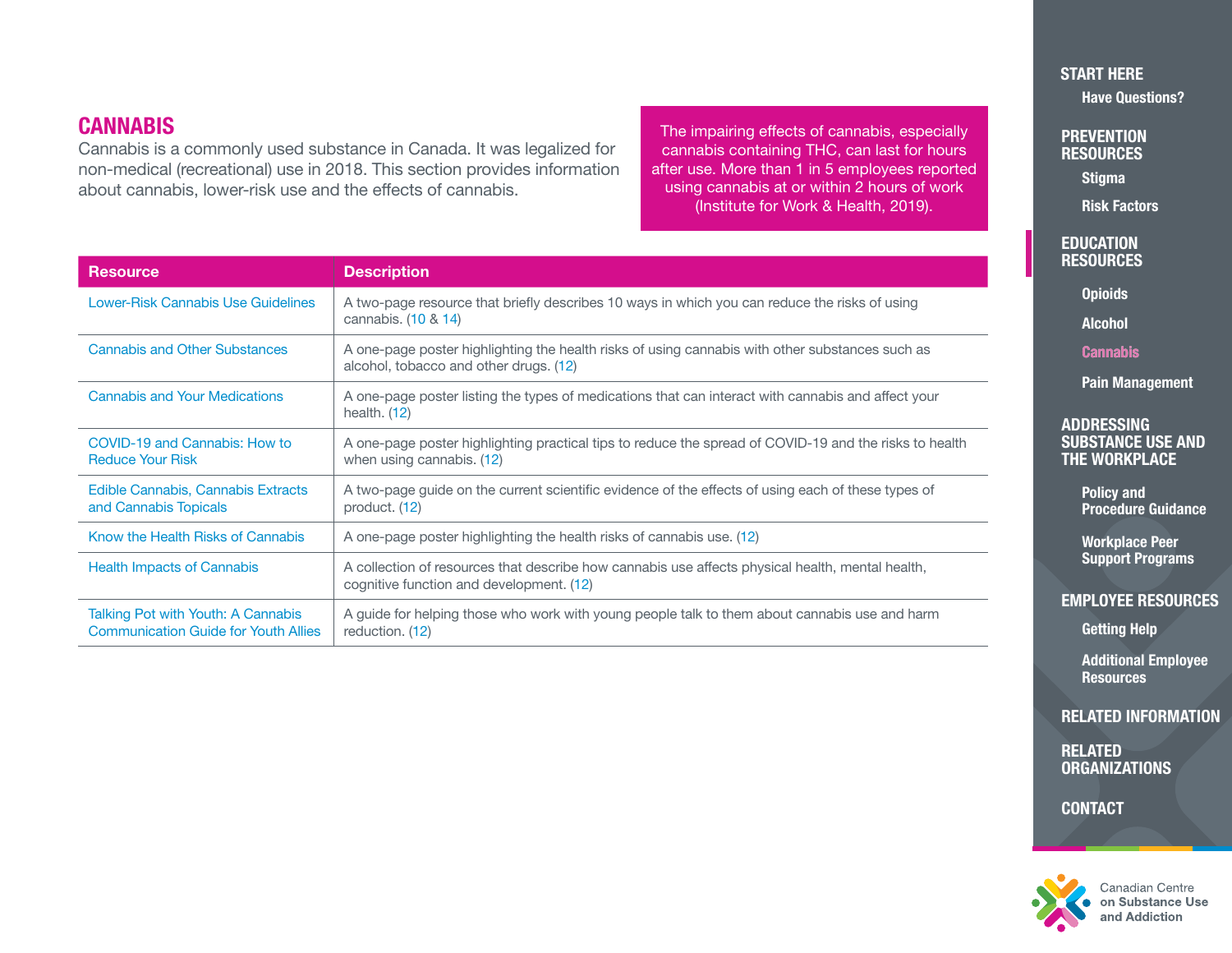## <span id="page-8-0"></span>PAIN MANAGEMENT

Chronic pain is common for many working Canadians. This section contains information that supports pain management. It includes information on taking pain medications, like opioids, and other treatments such as physical and psychological therapies.

Those working in the trades experience a high rate of injury, trauma and related stress (Murtezani, Ibraimi, Sllamniku, Osmani, & Sherifi, 2011; Jacobsen et al., 2013). There is also a lack of resources to help prevent and manage chronic pain. This can often lead to using pain medications, such as opioids, more often, if there are no other ways to deal with the pain (Alford et al., 2016; Canadian Pain Task Force, 2020).

| <b>Resource</b>                                                         | <b>Description</b>                                                                                                                                                                                                              |
|-------------------------------------------------------------------------|---------------------------------------------------------------------------------------------------------------------------------------------------------------------------------------------------------------------------------|
| <b>Chronic Pain</b>                                                     | A brief and simple resource about chronic pain definitions, discrimination and stigma, and treatments<br>and therapies. (19)                                                                                                    |
| <b>Tame the Beast</b>                                                   | Education on understanding how pain works and steps to recovery. (32)                                                                                                                                                           |
| Live Plan Be                                                            | An online tool to learn about the science behind chronic pain, how to keep track of symptoms, and how<br>to develop an effective pain management plan. (26)                                                                     |
| <b>About Chronic Pain</b>                                               | Resources to explain chronic pain, treating pain and seeking care. (34)                                                                                                                                                         |
| Opioids - When You Need Them and<br>When You Don't                      | This resource provides information on opioids, including when you need them and when you don't. (15)                                                                                                                            |
| Non-Drug Ways to Manage Chronic<br>Pain                                 | Resources for people living with chronic pain, including three handouts on ways to manage chronic<br>pain without drugs. (6)                                                                                                    |
| <b>Talking to Your Health Care Provider</b><br><b>About Opioids</b>     | A plain language resource available in both French and English about talking to your healthcare provider<br>about opioids. (29)                                                                                                 |
| <b>Managing Pain at Work</b>                                            | A resource to help you manage pain at work, including when to tell your employer, the importance of<br>ergonomics, working with an occupational therapist and other tips for promoting a pain-friendly work<br>environment. (2) |
| <b>Opioid Prescribing for Chronic Pain</b><br>(Patient Reference Guide) | A guide for people with chronic pain and their families, including what to ask for when receiving<br>treatment. (20)                                                                                                            |
| <b>Pain Waves Podcast</b>                                               | A podcast created by Pain BC where listeners can hear leading chronic pain experts and people in pain<br>discuss the latest pain management research, tools, stories and trends. (26)                                           |
| <b>The Opioid Chapters</b>                                              | This resource provides information on opioids, including when you need them and when you don't. (33)                                                                                                                            |
| <b>National Pain Centre Tools</b>                                       | A list of resources and tools are available on many chronic pain topics including taking opioids for<br>chronic pain, Canadian chronic pain clinics, and opioid prescribing guidelines. (24)                                    |
| <b>Musculoskeletal Disorders:</b><br>Awareness                          | This 20-minute course provides information on musculoskeletal disorders that are a potential risk for all<br>sectors and occupations. (11)                                                                                      |
| <b>Musculoskeletal Disorders:</b><br>Prevention                         | This 60-minute course provides information on work-related musculoskeletal disorders and how to<br>develop and use ergonomics as a way to prevent injuries in the workplace. (11)                                               |
| Network of Injured Worker Groups<br>(About Us)                          | A network that supports provincial and territorial injured worker organizations. (8)                                                                                                                                            |

[START HERE](#page-1-0) [Have Questions?](#page-2-0)

**PREVENTION RESOURCES** 

[Stigma](#page-3-0)

[Risk Factors](#page-4-0)

#### **EDUCATION [RESOURCES](#page-5-0)**

**[Opioids](#page-5-0)** 

[Alcohol](#page-6-0)

**[Cannabis](#page-7-0)** 

Pain Management

#### **ADDRESSING** [SUBSTANCE USE AND](#page-9-0)  THE WORKPLACE

Policy and [Procedure Guidance](#page-9-0)

Workplace Peer [Support Programs](#page-10-0)

#### [EMPLOYEE RESOURCES](#page-11-0)

[Getting Help](#page-11-0)

[Additional Employee](#page-12-0)  **Resources** 

[RELATED INFORMATION](#page-13-0)

RELATED **[ORGANIZATIONS](#page-14-0)** 

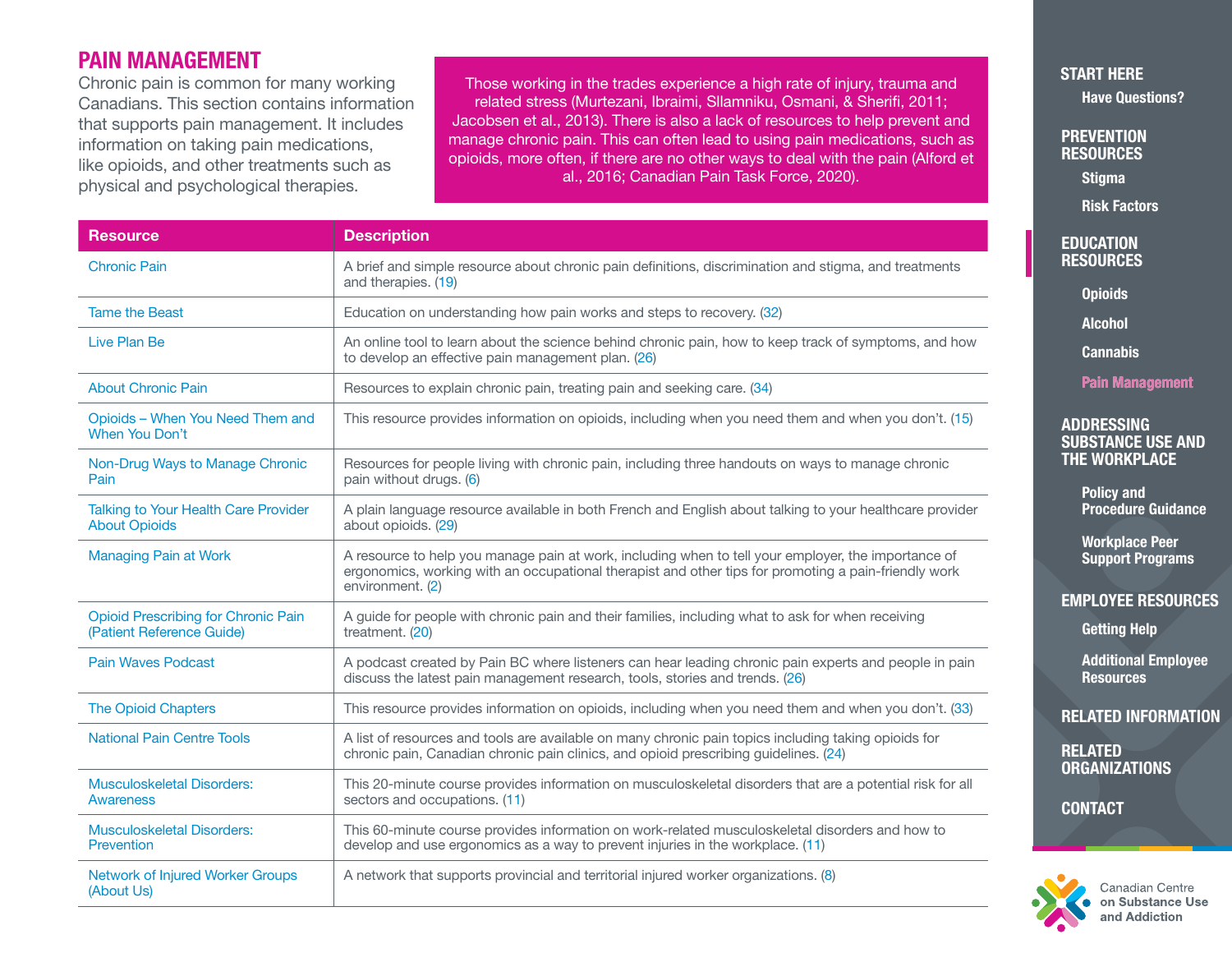## <span id="page-9-0"></span>ADDRESSING SUBSTANCE USE AND THE WORKPLACE

Employers can address substance use and the workplace. They can develop appropriate and non-stigmatizing policies, programs and procedures that support employees. These steps can help employers improve health, safety and productivity.

## POLICY AND PROCEDURE GUIDANCE

This section helps employers consider how to address substance use through their policies and procedures.

In Canada, lost productivity costs (e.g., from disability, absenteeism, etc.) due to opioid use was \$4.25 billion in 2017. Lost productivity due to all substances was \$20 billion (Canadian Substance Use Costs and Harms Scientific Working Group, 2020).

| <b>Resource</b>                                                                                                                                              | <b>Description</b>                                                                                                                                                                            |
|--------------------------------------------------------------------------------------------------------------------------------------------------------------|-----------------------------------------------------------------------------------------------------------------------------------------------------------------------------------------------|
| It's Our Business: Addressing Addiction &<br>Mental Health in the Workplace Resource<br><b>Manual</b>                                                        | Prevention and health promotion manual for workplace consultation. (1)                                                                                                                        |
| Problematic Substance Use that Impacts the<br>Workplace                                                                                                      | Guide and toolkit to develop a workplace substance use policy. (4)                                                                                                                            |
| Management of Impairment in the Workplace<br>(CSA Z1008:21)                                                                                                  | A standard that provides guidance on managing impairment and substance use in the<br>workplace in line with health and safety principles. (9)                                                 |
| Implementation Guideline for CSA Z1008,<br>Management of Impairment in the Workplace,<br>with a Focus on Impairment Due to Substance<br>Use (CSA Z1008.1:21) | A guide to implementing the Management of impairment in the workplace standard<br>$(above)$ . $(9)$                                                                                           |
| Management of Impairment in the Workplace -<br>Online Training (CSA Z1008:21)                                                                                | An online training course designed to assist people in implementing the Management<br>of impairment in the workplace standard (above). (9)                                                    |
| Impaired at Work: A Guide to Accommodating<br><b>Substance Dependence</b>                                                                                    | A guide to accommodating substance dependence in the workplace. (13)                                                                                                                          |
| Canadian Human Rights Commission's Policy<br>on Alcohol and Drug Testing                                                                                     | This policy focuses on the proper and improper use of employment-related drug and<br>alcohol testing. (13)                                                                                    |
| <b>Workplace Impairment Questions and Answers</b>                                                                                                            | Provides information on impairment in the workplace for employers and employees.<br>(18)                                                                                                      |
| Psychological Health and Safety in the<br><b>Workplace (National Standard of Canada)</b>                                                                     | This national standard is a set of voluntary guidelines, tools and resources intended to<br>guide organizations in promoting mental health and preventing psychological harm at<br>work. (23) |

[START HERE](#page-1-0) [Have Questions?](#page-2-0)

**PREVENTION RESOURCES** 

[Stigma](#page-3-0)

[Risk Factors](#page-4-0)

**EDUCATION [RESOURCES](#page-5-0)** 

**[Opioids](#page-5-0)** 

[Alcohol](#page-6-0)

[Cannabis](#page-7-0)

[Pain Management](#page-8-0)

#### **ADDRESSING** SUBSTANCE USE AND THE WORKPLACE

Policy and Procedure Guidance

Workplace Peer [Support Programs](#page-10-0)

#### [EMPLOYEE RESOURCES](#page-11-0)

[Getting Help](#page-11-0)

[Additional Employee](#page-12-0)  **Resources** 

[RELATED INFORMATION](#page-13-0)

RELATED **[ORGANIZATIONS](#page-14-0)** 

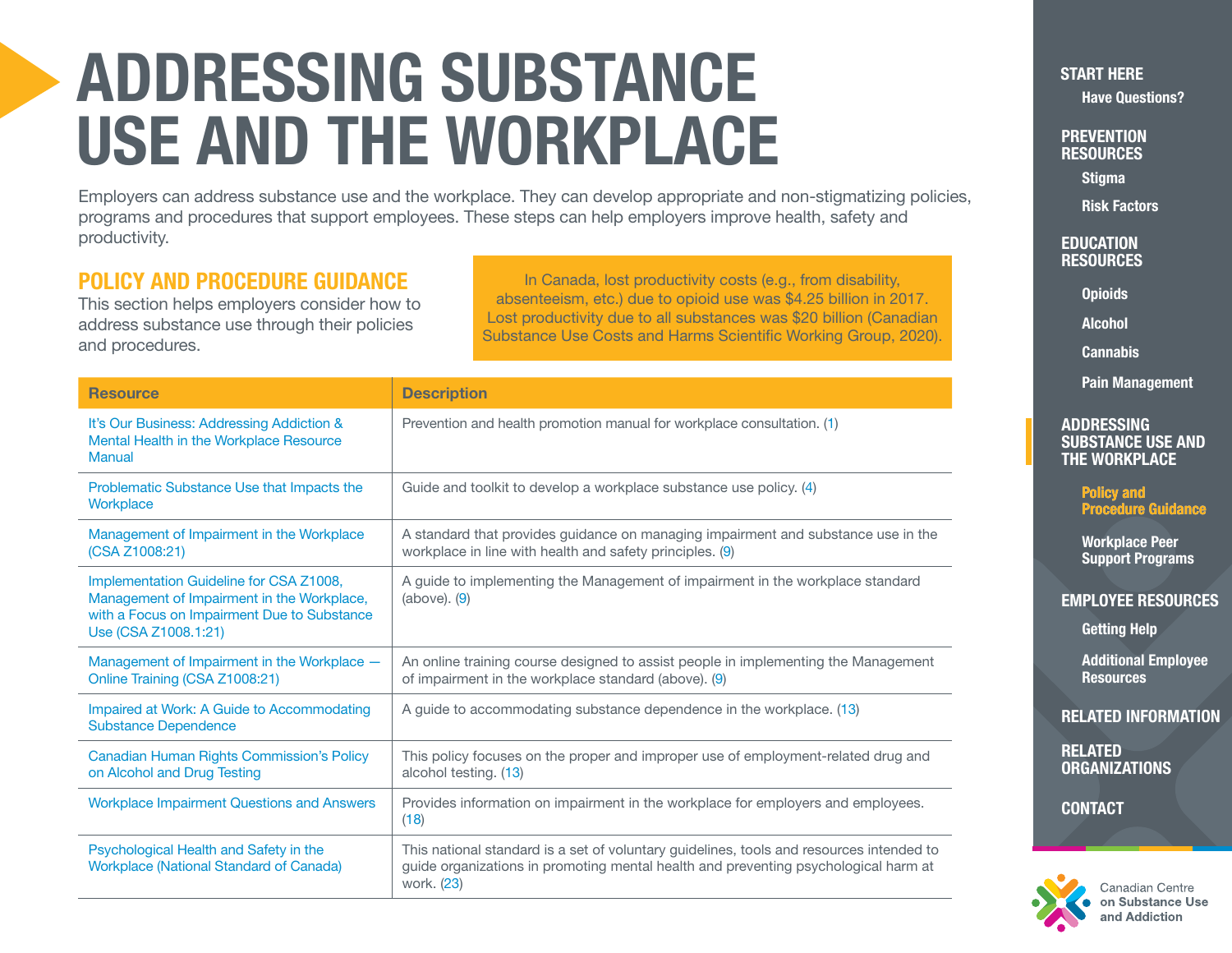## <span id="page-10-0"></span>WORKPLACE PEER SUPPORT PROGRAMS

This section explains how workplace peer-support programs work and how they can benefit your workplace.

Peer support can be an effective prevention strategy to help individuals gain control of symptoms and improve quality of life (Sunderland, Mishkin, Peer Leadership Group, & Mental Health Commission of Canada, 2013).

| <b>Resource</b>                                                    | <b>Description</b>                                                                                                                                                      |
|--------------------------------------------------------------------|-------------------------------------------------------------------------------------------------------------------------------------------------------------------------|
| <b>Workplace Peer Support</b>                                      | How to develop and set up a peer support program. (1)                                                                                                                   |
| Peer Support Canada                                                | Provides peer support information and certification for peer support workers. (27)                                                                                      |
| Does Someone I Work with<br>Have a Problem?                        | Resource on how employees can support a co-worker if they may be having problems with alcohol,<br>other drugs or gambling. (1)                                          |
| Guidelines for the Practice and<br><b>Training of Peer Support</b> | Guidelines developed in collaboration with peer support workers with a focus on the role of a peer<br>support worker in fostering hope, empowerment, and recovery. (23) |

#### [START HERE](#page-1-0) [Have Questions?](#page-2-0)

**PREVENTION RESOURCES** 

**[Stigma](#page-3-0)** 

[Risk Factors](#page-4-0)

#### **EDUCATION [RESOURCES](#page-5-0)**

**[Opioids](#page-5-0)** 

[Alcohol](#page-6-0)

**[Cannabis](#page-7-0)** 

[Pain Management](#page-8-0)

#### ADDRESSING [SUBSTANCE USE AND](#page-9-0)  THE WORKPLACE

Policy and [Procedure Guidance](#page-9-0)

Workplace Peer Support Programs

[EMPLOYEE RESOURCES](#page-11-0) 

[Getting Help](#page-11-0)

[Additional Employee](#page-12-0)  **Resources** 

[RELATED INFORMATION](#page-13-0)

**RELATED [ORGANIZATIONS](#page-14-0)** 

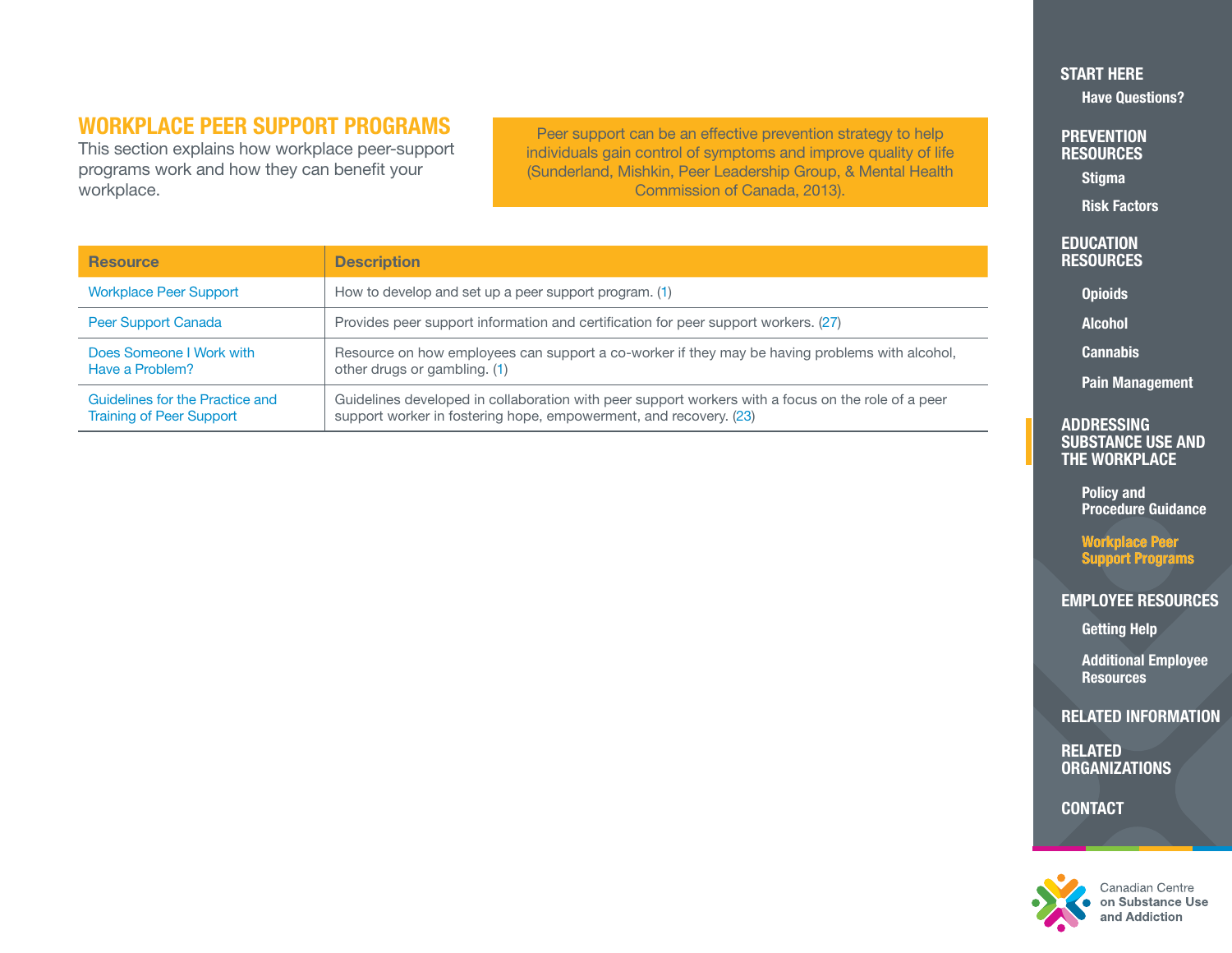## <span id="page-11-0"></span>EMPLOYEE RESOURCES

Employers can share resources like websites, posters, brochures and pamphlets with employees. These resources can show workers where to get help when needed, and raise awareness about substance use.

### GETTING HELP

For employees who do not have access to substance use support through an Employee Assistance Program, the resources below can help them find other types of support.

From 2016 to 2017, more than 1 in 2 individuals who died from an opioid overdose in British Columbia worked in the trades and transport industry (British Columbia Coroners Service, 2018).

| <b>Resource</b>                                                     | <b>Description</b>                                                                                                                                                               |
|---------------------------------------------------------------------|----------------------------------------------------------------------------------------------------------------------------------------------------------------------------------|
| Alcohol, Cannabis, Opioids<br>and Medications                       | A one-page resource that lists contact information for sources of immediate help for and information<br>about substance use. (12)                                                |
| <b>Wellness Together Canada</b>                                     | A free, confidential mental health and substance use website that connects Canadians to mental<br>health and substance use support.                                              |
| <b>Get Help with Problematic Substance</b><br><b>Use</b>            | A website with phone numbers, links and resources providing anonymous and free support,<br>services and information for all Canadians on substance use. (29)                     |
| <b>Lifeguard App</b>                                                | A free app, for residents of British Columbia, that will arrange emergency assistance for people who<br>may be experiencing an overdose while they are using alone. (22)         |
| <b>Finding Quality Addiction Care</b>                               | This guide provides information about when to seek treatment, how to plan your treatment,<br>continuing care options, who to contact and questions to ask before treatment. (12) |
| Virtual Care for Mental Health and<br>Substance Use During COVID-19 | A one-page resource that provides information about accessing virtual care for substance use and<br>mental health during COVID-19. (12)                                          |
| <b>National Overdose Response Service</b>                           | A confidential peer-run, peer-led overdose prevention hotline available to Canadians. (25)                                                                                       |
| <b>SMART Recovery</b>                                               | Self-Management And Recovery Training (SMART) is a global community of mutual-support groups<br>that offers alternative programming to address substance use issues. (31)        |

Call 1-866-585-0445 if you or someone you know needs help or has questions. Mental health and substance use supports are available 24 hours a day, 7 days a week. Call 911 for emergencies or immediate danger.

### [START HERE](#page-1-0)

[Have Questions?](#page-2-0)

**PREVENTION RESOURCES** 

[Stigma](#page-3-0)

[Risk Factors](#page-4-0)

#### **EDUCATION [RESOURCES](#page-5-0)**

**[Opioids](#page-5-0)** 

[Alcohol](#page-6-0)

**[Cannabis](#page-7-0)** 

[Pain Management](#page-8-0)

#### **ADDRESSING** [SUBSTANCE USE AND](#page-9-0)  THE WORKPLACE

Policy and [Procedure Guidance](#page-9-0)

Workplace Peer [Support Programs](#page-10-0)

#### EMPLOYEE RESOURCES

Getting Help

[Additional Employee](#page-12-0)  **Resources** 

[RELATED INFORMATION](#page-13-0)

RELATED **[ORGANIZATIONS](#page-14-0)** 

**[CONTACT](#page-17-0)** 



Canadian Centre on Substance Use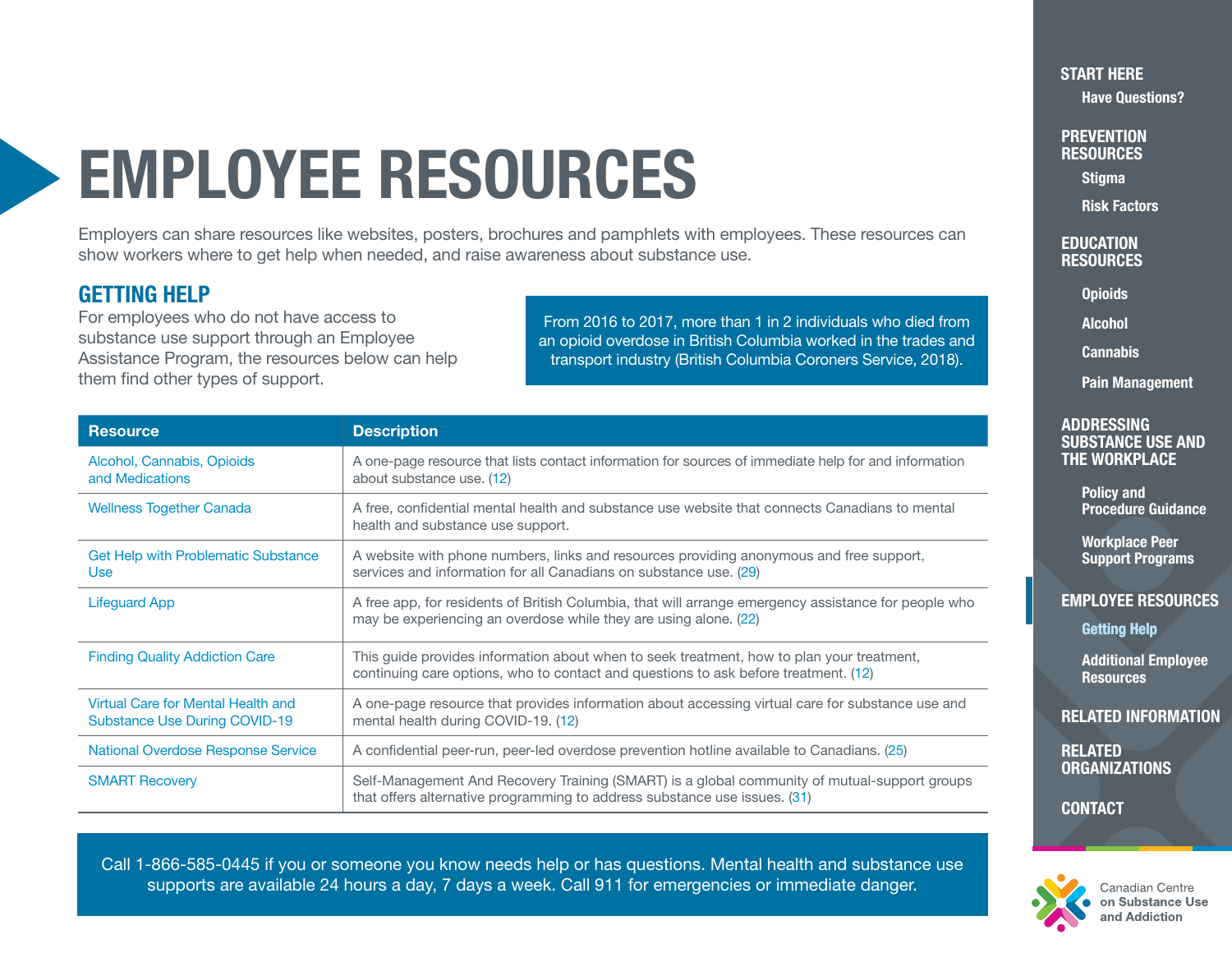## <span id="page-12-0"></span>ADDITIONAL EMPLOYEE RESOURCES

Resources that employers can distribute to employees.

| <b>Resource</b>                    | <b>Description</b>                                                                                                                                                                                   |
|------------------------------------|------------------------------------------------------------------------------------------------------------------------------------------------------------------------------------------------------|
| Changing the Language of Addiction | Fact sheet that illustrates how stigmatizing words can act as a barrier to recovery from substance use<br>disorders and suggests alternative language that can break down negative stereotypes. (12) |
| <b>Changing How We Talk</b>        | A one-page resource describing how stigma can be reduced by changing the language we use about                                                                                                       |
| <b>About Substance Use</b>         | substance use. (19)                                                                                                                                                                                  |
| <b>Finding Addiction Quality</b>   | A brochure, poster and business card to help promote the Finding Quality Addiction Care in Canada                                                                                                    |
| <b>Care Resources</b>              | guide. (12)                                                                                                                                                                                          |
| Canada's Low-Risk Alcohol Drinking | A brochure that outlines best practices for setting drink limits and when not to drink alcohol. It provides                                                                                          |
| <b>Guidelines (Brochure)</b>       | tips for low-risk drinking and defines a standard drink. (12)                                                                                                                                        |
| Cannabis & Your Health: 10 Ways to | A two-page resource (English and French) that briefly describes 10 ways to reduce the risks of using                                                                                                 |
| <b>Reduce Risk When Using</b>      | cannabis. (10 & 14)                                                                                                                                                                                  |
| <b>Substance Use Disorders</b>     | A fact sheet that illustrates that substance use disorders affect all walks of life, noting that 1 in 10                                                                                             |
| <b>Affect All Walks of Life</b>    | Canadians struggle with problematic substance use. (12)                                                                                                                                              |
| <b>Language Matters</b>            | Poster providing four guidelines to using non-stigmatizing language related to substance use. (5)                                                                                                    |
| <b>Opioid Overdose</b>             | Poster explaining how to recognize and respond to an opioid overdose. (29)                                                                                                                           |
| <b>Good Samaritan Law</b>          | A video that outlines how the Good Samaritan Law can protect you if you witness an overdose. (29)                                                                                                    |
| The Good Samaritan Drug Overdose   | A two-page resource explaining the Good Samaritan Act as it relates to drug overdoses, what it covers                                                                                                |
| Act - What You Need to Know        | and does not cover legally. (28)                                                                                                                                                                     |
| <b>Master Your Hit</b>             | A quide explaining the effects of using certain substances, including opioids, and strategies to use<br>drugs safely. (3)                                                                            |











Cannabia sawora Johnson Macassota.

#### [START HERE](#page-1-0)

[Have Questions?](#page-2-0)

**PREVENTION RESOURCES** 

**[Stigma](#page-3-0)** 

[Risk Factors](#page-4-0)

#### **EDUCATION [RESOURCES](#page-5-0)**

**[Opioids](#page-5-0)** 

[Alcohol](#page-6-0)

**[Cannabis](#page-7-0)** 

[Pain Management](#page-8-0)

#### ADDRESSING [SUBSTANCE USE AND](#page-9-0)  THE WORKPLACE

Policy and [Procedure Guidance](#page-9-0)

Workplace Peer [Support Programs](#page-10-0)

#### [EMPLOYEE RESOURCES](#page-11-0)

[Getting Help](#page-11-0)

Additional Employee **Resources** 

[RELATED INFORMATION](#page-13-0)

**RELATED [ORGANIZATIONS](#page-14-0)** 

**[CONTACT](#page-17-0)** 



Canadian Centre on Substance Use and Addiction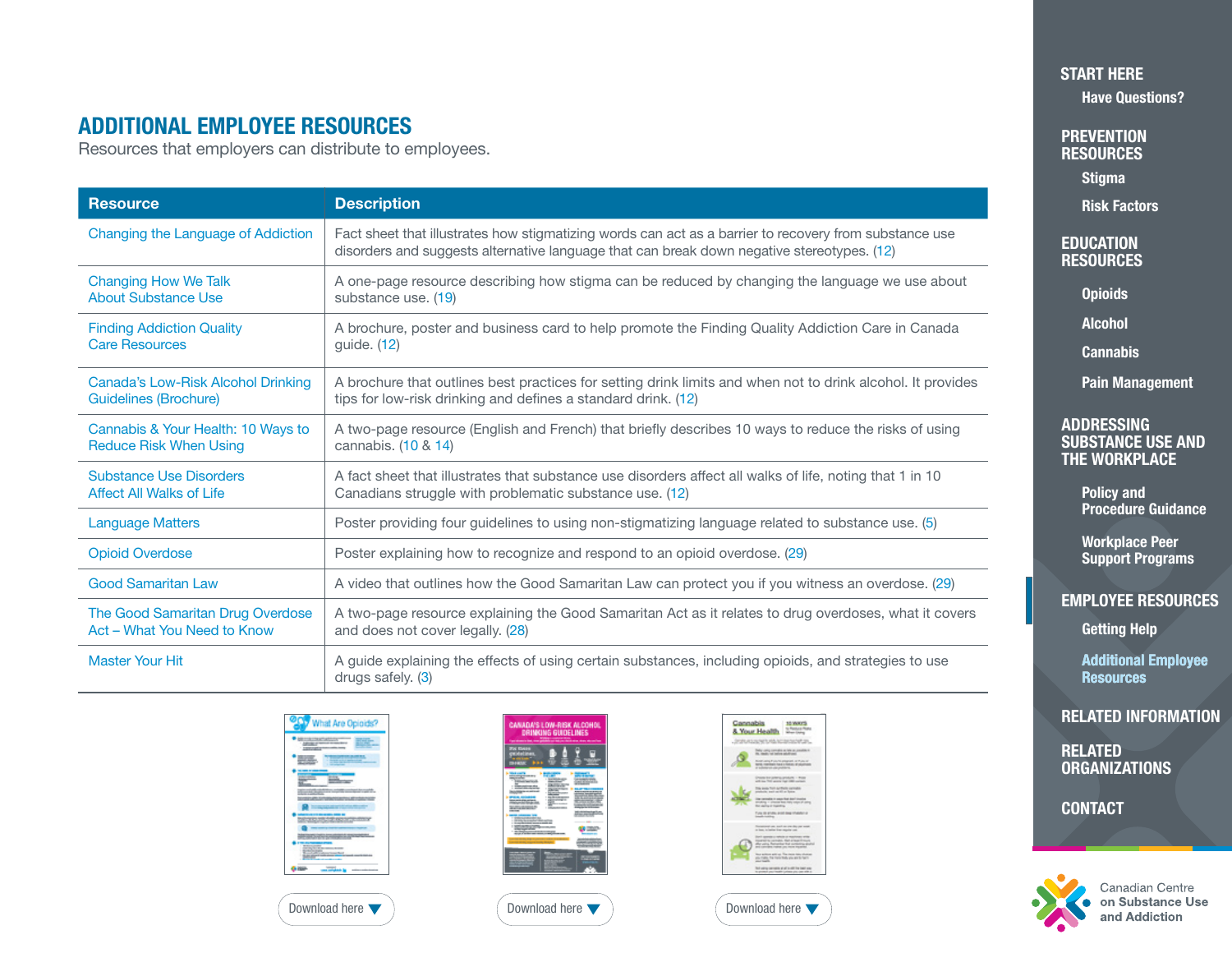## <span id="page-13-0"></span>RELATED INFORMATION

The information contained in the reports and research papers below can further build your knowledge of substance use and how it affects the workplace.

| <b>Resource</b>                                                                                                      | <b>Description</b>                                                                                                                                                                                      |
|----------------------------------------------------------------------------------------------------------------------|---------------------------------------------------------------------------------------------------------------------------------------------------------------------------------------------------------|
| Data, Surveillance and Research on<br><b>Opioids and Other Substances</b>                                            | A web-page that provides data, links and additional information on various issues related to the opioid<br>crisis, such as the impact of COVID-19, harms, mental health and other topics. (29)          |
| Root Cause Analysis Report of<br><b>Substance Use in Ontario Sawmills</b>                                            | A technical paper examining the causes, workplace and personal, behind substance use in Ontario<br>sawmills. (35)                                                                                       |
| <b>Opioid- and Stimulant-related Harms</b><br>in Canada                                                              | Quick facts, data and information, including an interactive map of Canada, about the opioid crisis and<br>context. (29)                                                                                 |
| Apprentice Well-Being: An<br>Apprentices in Canada ePanel<br>Report                                                  | This report summarizes results from a survey about apprentice well-being. (Must be a member to view<br>the report.) $(7)$                                                                               |
| A Review of Workplace Substance<br>Use Policies in Canada: Strengths,<br><b>Gaps and Key Considerations</b>          | The study reviewed substance use workplace policies, identified lessons learned and best practices,<br>and determined which areas require more guidance, tools and resources to yield improvement. (12) |
| A Review of Workplace Substance<br>Use Policies in Canada (report at a<br>glance)                                    | A summary of the report, described in the previous entry, on workplace substance use policies. (12)                                                                                                     |
| <b>Canadian Perceptions and Trends</b>                                                                               | Youth and general population perceptions of cannabis from various sources, including a report on<br>youth perceptions. (12)                                                                             |
| Cannabis (Canadian Drug Summary)                                                                                     | Overview of basic information about cannabis, including short- and long-term effects, legal status and<br>statistics about use. (12)                                                                    |
| Impairment (occupational health and<br>safety resources)                                                             | A webpage listing links to various impairment and workplace topics and employer resources, such as<br>cannabis and fatigue. (11)                                                                        |
| <b>State of Policies and Practices on</b><br><b>Substance Use in Safety-sensitive</b><br><b>Industries in Canada</b> | This report examines substance use issues related to safety-sensitive industries and includes details<br>such as cannabis impairment, legal context and past case decisions examining impairment. (12)  |
| <b>Workplace Cannabis Use and</b><br>Perceptions among Canadian<br><b>Workers before Legalization</b>                | Provides a variety of information (e.g., interviews, media articles, resources, research) from a multi-year<br>study examining cannabis use and perceptions among workers. (21)                         |
| <b>Workplace Strategies: Risk of</b><br><b>Impairment from Cannabis</b>                                              | A research paper that presents information and recommendations for employers, employees and<br>others interested in workplace health and safety related to impairment. (11)                             |

[START HERE](#page-1-0) [Have Questions?](#page-2-0)

**PREVENTION RESOURCES** 

**[Stigma](#page-3-0)** 

[Risk Factors](#page-4-0)

#### **EDUCATION [RESOURCES](#page-5-0)**

**[Opioids](#page-5-0)** 

[Alcohol](#page-6-0)

[Cannabis](#page-7-0)

[Pain Management](#page-8-0)

#### ADDRESSING [SUBSTANCE USE AND](#page-9-0)  THE WORKPLACE

Policy and [Procedure Guidance](#page-9-0)

Workplace Peer [Support Programs](#page-10-0)

#### [EMPLOYEE RESOURCES](#page-11-0)

[Getting Help](#page-11-0)

[Additional Employee](#page-12-0)  **Resources** 

RELATED INFORMATION

**RELATED [ORGANIZATIONS](#page-14-0)** 

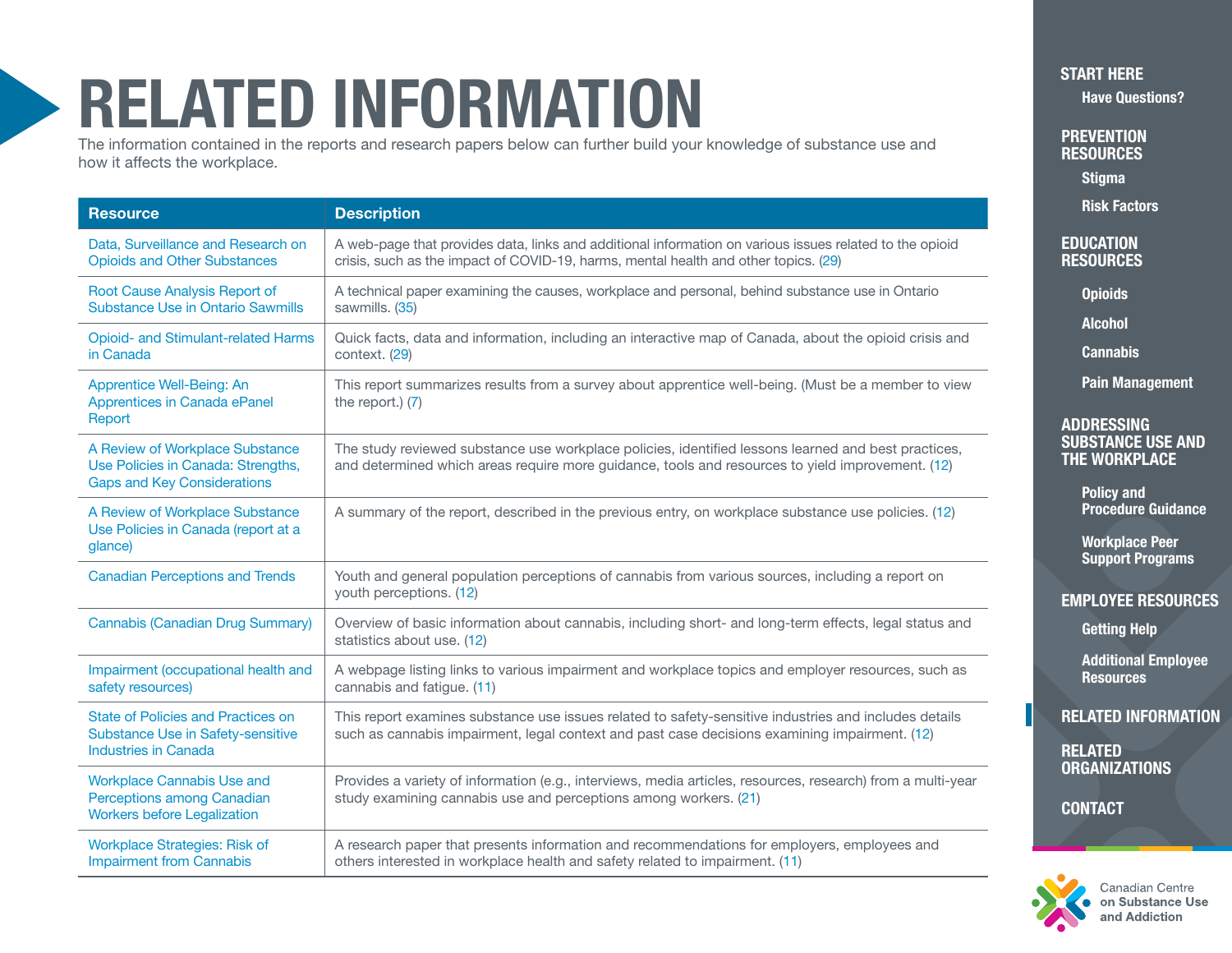## <span id="page-14-0"></span>RELATED ORGANIZATIONS

The information in this toolkit comes from the organizations listed below. Links to the organization websites are provided for more information.

| <b>Organization</b>                                                                               | <b>Description</b>                                                                                                                                                                                                                                                                                    |                |
|---------------------------------------------------------------------------------------------------|-------------------------------------------------------------------------------------------------------------------------------------------------------------------------------------------------------------------------------------------------------------------------------------------------------|----------------|
| <b>Alberta Health Services</b>                                                                    | Alberta Health Services is Canada's first and largest province-wide, fully-integrated health system,<br>responsible for delivering health services to nearly 4.4 million people living in Alberta, as well as to<br>some residents of Saskatchewan, B.C. and the Northwest Territories.               | 1.             |
| Association québécoise de la<br>douleur chronique                                                 | The Association québécoise de la douleur chronique (Quebec Association for Chronic Pain) has<br>a mission to improve the condition of people suffering from chronic pain in Quebec and reduce<br>their isolation.                                                                                     | $\overline{2}$ |
| Association Québécoise pour<br>la promotion de la santé des<br>personnes utilisatrices de drogues | The Association Québécoise pour la promotion de la santé des personnes utilisatrices de drogues<br>(AQPSUD) is an organization that brings together people who use drugs who want to promote health,<br>prevent sexually transmitted and blood-borne infections, and improve their living conditions. | 3              |
| Atlantic Canada Council on<br>Addiction (organization no<br>longer exists)                        | Developed a toolkit in collaboration with a Project Advisory Committee composed of members<br>of the Atlantic Canada Council on Addiction who provided expertise in problematic substance<br>use and addiction.                                                                                       | $\overline{4}$ |
| British Columbia Centre for Disease<br>Control, Harm Reduction Centre<br>(Toward the Heart)       | The Harm Reduction Centre of the British Columbia Centre for Disease Control created the<br>Toward the Heart website to offer tools and resources for parents, health professionals, people<br>who use substances, youth and researchers.                                                             | 5              |
| <b>Canadian Agency for Drugs</b><br>and Technologies in Health                                    | Canadian Agency for Drugs and Technologies in Health is an independent, not-for-profit<br>organization responsible for providing healthcare decision makers with objective evidence to<br>help make informed decisions about the optimal use of health technologies.                                  | 6              |
| Canadian Apprenticeship Forum                                                                     | Canadian Apprenticeship Forum brings together apprenticeship stakeholders from across<br>trades, across sectors and across Canada to share information and promising practices, identify<br>challenges and propose joint solutions.                                                                   | $\overline{7}$ |
| <b>Canadian Injured Workers Alliance</b>                                                          | The Canadian Injured Workers Alliance exists to support injured workers and improve the<br>occupational health and safety of workers across Canada.                                                                                                                                                   | 8              |
| <b>CSA Group</b>                                                                                  | The mission of CSA Group's standard development is to enhance the lives of Canadians through<br>the advancement of standards in the public and private sectors.                                                                                                                                       | 9              |
| <b>Centre for Addiction</b><br>and Mental Health                                                  | Centre for Addiction and Mental Health is Canada's largest mental health teaching hospital and<br>one of the world's leading research centres in its field.                                                                                                                                           | 10             |
| <b>Canadian Centre for Occupational</b><br><b>Health and Safety</b>                               | Canadian Centre for Occupational Health and Safety is Canada's national resource for the<br>advancement of workplace health and safety.                                                                                                                                                               | 11             |

[START HERE](#page-1-0)

[Have Questions?](#page-2-0)

**PREVENTION RESOURCES** 

**[Stigma](#page-3-0)** 

[Risk Factors](#page-4-0)

**EDUCATION [RESOURCES](#page-5-0)** 

**[Opioids](#page-5-0)** 

[Alcohol](#page-6-0)

[Cannabis](#page-7-0)

[Pain Management](#page-8-0)

#### ADDRESSING [SUBSTANCE USE AND](#page-9-0)  THE WORKPLACE

Policy and [Procedure Guidance](#page-9-0)

Workplace Peer [Support Programs](#page-10-0)

#### [EMPLOYEE RESOURCES](#page-11-0)

[Getting Help](#page-11-0)

[Additional Employee](#page-12-0)  **Resources** 

[RELATED INFORMATION](#page-13-0)

**RELATED ORGANIZATIONS** 

**[CONTACT](#page-17-0)** 



Canadian Centre on Substance Use and Addiction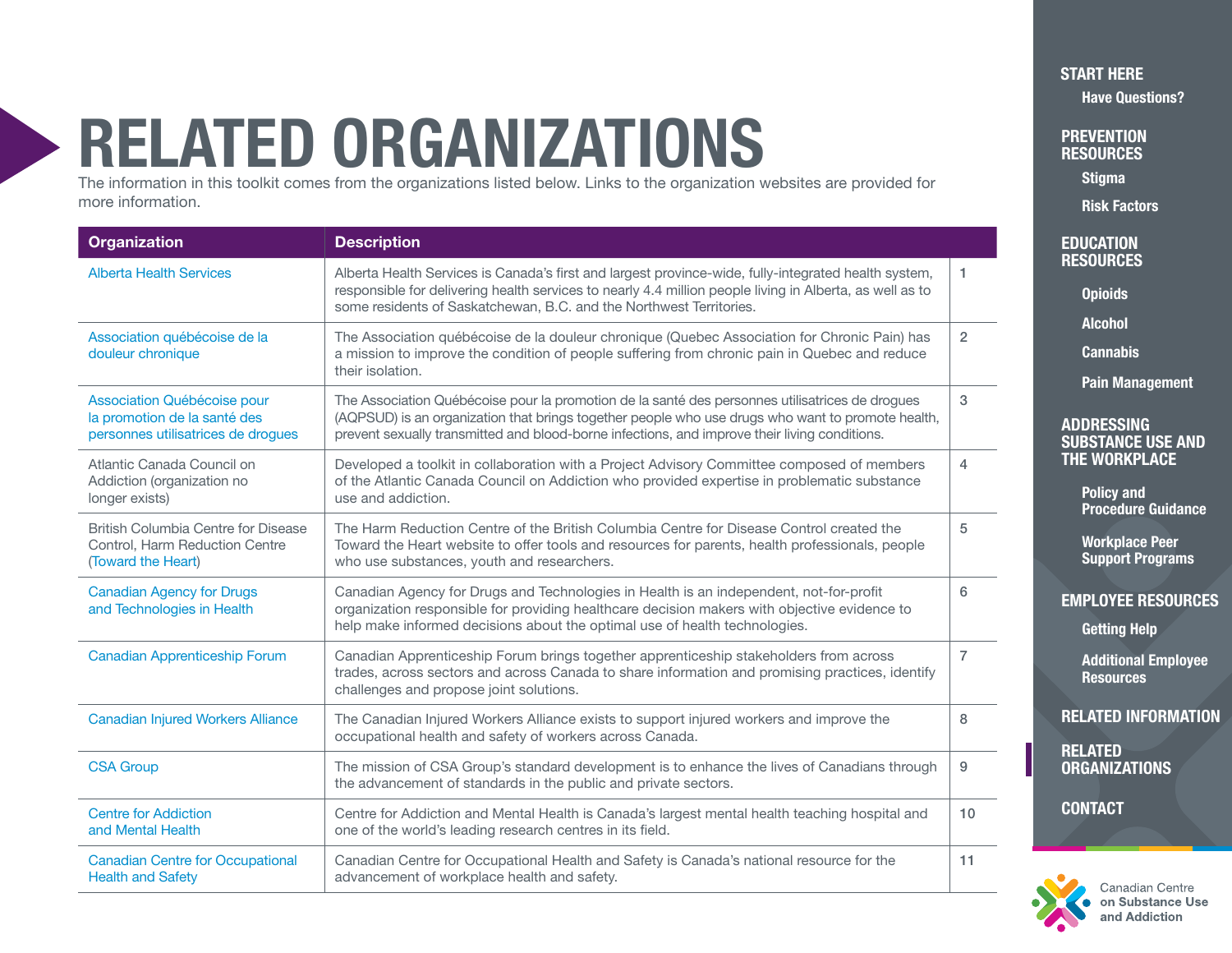<span id="page-15-0"></span>

| <b>Organization</b>                                             | <b>Description</b>                                                                                                                                                                                                                                                                                                                                                         |    |
|-----------------------------------------------------------------|----------------------------------------------------------------------------------------------------------------------------------------------------------------------------------------------------------------------------------------------------------------------------------------------------------------------------------------------------------------------------|----|
| <b>Canadian Centre on</b><br><b>Substance Use and Addiction</b> | CCSA is a non-governmental organization that provides national leadership on substance use<br>and advances solutions to address alcohol- and other drug-related harms.                                                                                                                                                                                                     | 12 |
| <b>Canadian Human Rights</b><br>Commission                      | The Commission protects the core principle of equal opportunity and promotes a vision of an<br>inclusive society free from discrimination.                                                                                                                                                                                                                                 | 13 |
| <b>Canadian Research Initiative</b><br>in Substance Misuse      | Canadian Research Initiative in Substance Misuse is a national network of researchers, service<br>providers, policy makers and people with lived experience of substance use. CRISM's overall<br>objective is to translate evidence-based interventions for substance use into clinical practice,<br>community-based prevention, harm reduction and health system changes. | 14 |
| <b>Choosing Wisely Canada</b>                                   | Choosing Wisely Canada is the national voice for reducing unnecessary tests and treatments in<br>health care.                                                                                                                                                                                                                                                              | 15 |
| <b>Community Addictions</b><br><b>Peer Support Association</b>  | Community Addictions Peer Support Association strives to empower individuals impacted by<br>substance use disorder by providing opportunities to integrate into the broader community<br>through peer support initiatives and community engagement projects.                                                                                                               | 16 |
| Digging in the Dirt (film)                                      | A documentary directed by Dylan Rhys Howard and Omar Mouallem, written by Lizzie Derksen<br>and produced by Blake McWilliam.                                                                                                                                                                                                                                               | 17 |
| <b>Employment and Social</b><br><b>Development Canada</b>       | Employment and Social Development Canada works to improve the standard of living and<br>quality of life for all Canadians.                                                                                                                                                                                                                                                 | 18 |
| <b>Health Canada</b>                                            | Health Canada is responsible for helping Canadians maintain and improve their health. It ensures<br>that high-quality health services are accessible, and works to reduce health risks.                                                                                                                                                                                    | 19 |
| <b>Health Quality Ontario</b>                                   | Health Quality Ontario is the provincial lead on the quality of health care. HQO helps nurses,<br>doctors and other healthcare professionals be more effective in what they do.                                                                                                                                                                                            | 20 |
| <b>Institute for Work &amp; Health</b>                          | The Institute for Work & Health is an independent, not-for-profit research organization with the<br>goal to protect and improve the health and safety of working people by providing useful, relevant<br>research.                                                                                                                                                         | 21 |
| <b>Lifeguard Digital Health</b>                                 | A digital health company with the goal to reduce harm and prevent unintentional deaths for<br>people of all ages.                                                                                                                                                                                                                                                          | 22 |
| <b>Mental Health Commission</b><br>of Canada                    | The Mental Health Commission of Canada leads the development and dissemination of<br>innovative programs and tools to support the mental health and wellness of Canadians.                                                                                                                                                                                                 | 23 |
| Michael G. DeGroote<br><b>National Pain Centre</b>              | One of the National Pain Centre's primary functions is to develop, update and disseminate clinical<br>practice guidelines for pain management.                                                                                                                                                                                                                             | 24 |

## [START HERE](#page-1-0)

[Have Questions?](#page-2-0)

**PREVENTION RESOURCES** 

**[Stigma](#page-3-0)** 

[Risk Factors](#page-4-0)

EDUCATION **[RESOURCES](#page-5-0)** 

**[Opioids](#page-5-0)** 

[Alcohol](#page-6-0)

**[Cannabis](#page-7-0)** 

[Pain Management](#page-8-0)

#### ADDRESSING [SUBSTANCE USE AND](#page-9-0)  THE WORKPLACE

Policy and [Procedure Guidance](#page-9-0)

Workplace Peer [Support Programs](#page-10-0)

[EMPLOYEE RESOURCES](#page-11-0) 

[Getting Help](#page-11-0)

[Additional Employee](#page-12-0)  **Resources** 

[RELATED INFORMATION](#page-13-0)

RELATED [ORGANIZATIONS](#page-14-0)

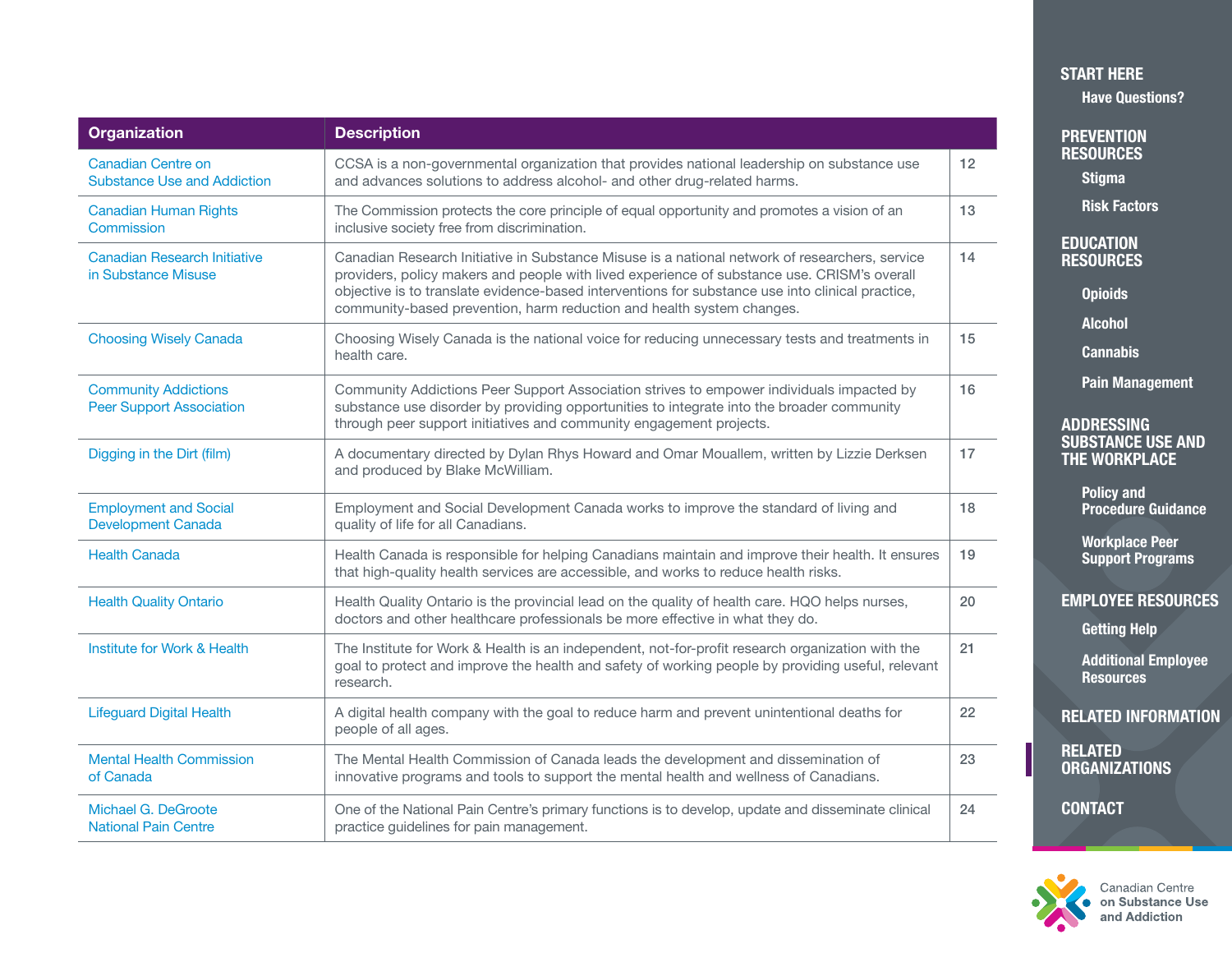<span id="page-16-0"></span>

| <b>Organization</b>                                       | <b>Description</b>                                                                                                                                                                                                                                                                                                                      |    |
|-----------------------------------------------------------|-----------------------------------------------------------------------------------------------------------------------------------------------------------------------------------------------------------------------------------------------------------------------------------------------------------------------------------------|----|
| <b>National Overdose</b><br><b>Response Service</b>       | National Overdose Response Service is a collaborative initiative among people who use drugs,<br>Grenfell Ministries, the Brave Technology Co-op, and Dr. Monty Ghosh.                                                                                                                                                                   | 25 |
| Pain BC                                                   | Pain BC aims to enhance the well-being of all people living with pain through empowerment,<br>care, education and innovation.                                                                                                                                                                                                           | 26 |
| Peer Support Canada                                       | Peer Support Canada offers certification for Peer Supporters, Family Peer Supporters and Peer<br>Support Mentors.                                                                                                                                                                                                                       | 27 |
| Pivot                                                     | Pivot works in partnership with communities affected by poverty and social exclusion to identify<br>priorities and develop solutions to complex human rights issues.                                                                                                                                                                    | 28 |
| <b>Problematic Substance Use</b>                          | The Government of Canada provides information about health science, research, data,<br>monitoring and surveillance, and the determinants of health.                                                                                                                                                                                     | 29 |
| <b>Resource Centre for</b><br><b>Suicide Prevention</b>   | The Centre's vision is to reduce suicide, suicidal behaviour, and their effects, by positive<br>alternatives and healthy coping skills.                                                                                                                                                                                                 | 30 |
| <b>SMART Recovery</b>                                     | Self-Management And Recovery Training (SMART) Recovery is an abstinence-oriented, not-for-<br>profit organization for individuals with addictive problems.                                                                                                                                                                              | 31 |
| <b>Tame the Beast</b>                                     | Tame the Beast was created in collaboration among pain researcher, Prof. Lorimer Moseley, pain<br>physiotherapist, Dave Moen, and professional communicator, Sam Chisholm.                                                                                                                                                              | 32 |
| <b>The Opioid Chapters</b>                                | This project provides a series of interviews and multimedia content with individuals across<br>Ontario who have lived experience with opioids, as well as other perspectives from physicians,<br>community workers and family members.                                                                                                  | 33 |
| <b>Toronto Academic</b><br><b>Pain Medicine Institute</b> | Toronto Academic Pain Medicine Institute is a comprehensive, interdisciplinary academic pain<br>program serving as the hub for chronic pain care in Toronto.                                                                                                                                                                            | 34 |
| <b>Workplace Safety North</b>                             | Workplace Safety North is one of four independent, not-for-profit, sector-based health and<br>safety associations in Ontario. Headquartered in northern Ontario, Workplace Safety North<br>provides province-wide ministry-approved workplace health and safety training and services for<br>the mining and forest products industries. | 35 |

### [START HERE](#page-1-0)

[Have Questions?](#page-2-0)

**PREVENTION RESOURCES** 

**[Stigma](#page-3-0)** 

[Risk Factors](#page-4-0)

EDUCATION **[RESOURCES](#page-5-0)** 

**[Opioids](#page-5-0)** 

[Alcohol](#page-6-0)

**[Cannabis](#page-7-0)** 

[Pain Management](#page-8-0)

#### ADDRESSING [SUBSTANCE USE AND](#page-9-0)  THE WORKPLACE

Policy and [Procedure Guidance](#page-9-0)

Workplace Peer [Support Programs](#page-10-0)

#### [EMPLOYEE RESOURCES](#page-11-0)

[Getting Help](#page-11-0)

[Additional Employee](#page-12-0)  **Resources** 

[RELATED INFORMATION](#page-13-0)

RELATED [ORGANIZATIONS](#page-14-0)

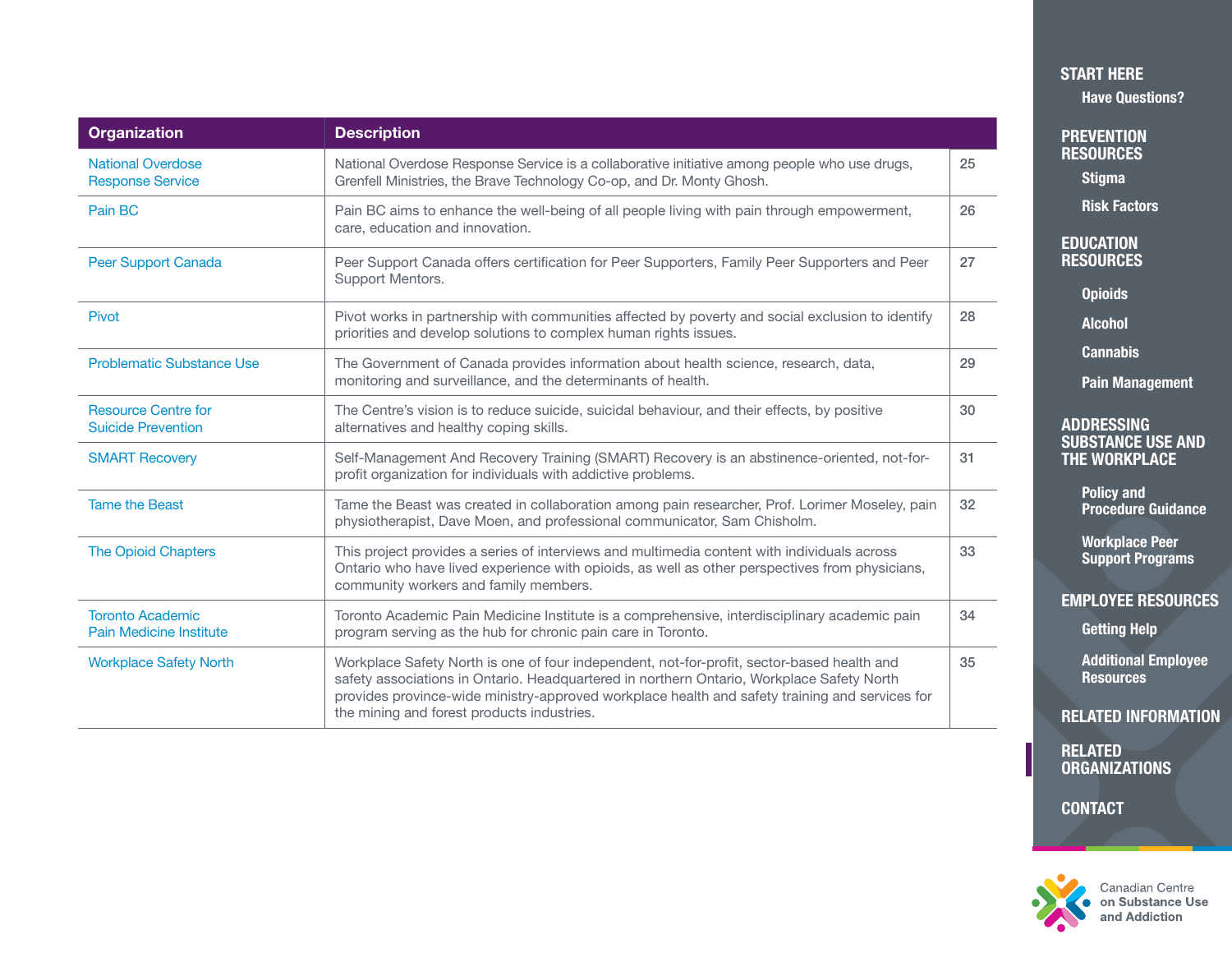## <span id="page-17-0"></span>CONTACT

## GET IN TOUCH!

CCSA continues to produce research and resources to enhance employers' ability to address substance use. CCSA experts are available to present to your organization by request. You can find more information on CCSA's work by visiting the [Workplace Safety](https://www.ccsa.ca/workplace-safety) webpage on our website or contacting us via e-mail.

workplace@ccsa.ca

## **REFERENCES**

- Alford, D.P., German, J.S., Samet, J.H., Cheng, D.M., Lloyd-Travaglini, C.A., & Saitz, R. (2016). Primary care patients with drug use report chronic pain and self-medicate with alcohol and other drugs. *Journal of General Internal Medicine, 31*(5), 486–491.
- British Columbia Coroners Service. (2018). *Illicit drug overdose deaths in BC: Findings of coroners' investigations*. Vancouver, B.C.: Ministry of Public Safety and Solicitor General.
- Canadian Centre on Substance Use and Addiction & Community Addictions Peer Support Association. (2019). *Overcoming stigma through language: A primer*. Ottawa, Ont.: Author.
- Canadian Pain Task Force (2020). *Working together to better understand, prevent, and manage chronic pain: What we heard*. Ottawa, Ont. Health Canada.
- Canadian Substance Use Costs and Harms Scientific Working Group. (2020). Canadian substance use costs and harms visualization tool, version 2.0.0 [Online tool]. Retrieved from<https://csuch.ca/explore-the-data/>
- Frone, M.R. (2006). Prevalence and distribution of alcohol use and impairment in the workplace: A U.S. national survey. *Journal of Studies on Alcohol, 67*(1), 147–156.
- Jacobsen, H.B., Caban-Martinez, A., Onyebeke, L.C., Sorensen, G., Dennerlein, J.T., & Reme, S.E. (2013). Construction workers struggle with a high prevalence of mental distress and this is associated with their pain and injuries. *Journal of Occupational and Environmental Medicine, 55*(10), 1197–1204.
- Health Canada. (2019). Detailed tables for the Canadian Student Tobacco, Alcohol and Drugs Survey 2018-2019. Retrieved from <https://www.canada.ca/en/health-canada/services/canadian-student-tobacco-alcohol-drugs-survey/2018-2019-detailed-tables.html>
- Hoffmann, J.P., Larison, C., & Brittingham, A. (1996). *Drug use among U.S. workers: Prevalence and trends by occupation and industry categories*. Rockville, MD: Substance Abuse and Mental Health Services Administration.

Institute for Work & Health. (2019). Cannabis use and the Canadian workplace (infographic). Ottawa, Ont.: Author.

#### [START HERE](#page-1-0)

[Have Questions?](#page-2-0)

**PREVENTION RESOURCES** 

[Stigma](#page-3-0)

[Risk Factors](#page-4-0)

#### **EDUCATION** [RESOURCES](#page-5-0)

**[Opioids](#page-5-0)** 

[Alcohol](#page-6-0)

**[Cannabis](#page-7-0)** 

[Pain Management](#page-8-0)

#### ADDRESSING [SUBSTANCE USE AND](#page-9-0)  THE WORKPLACE

Policy and [Procedure Guidance](#page-9-0)

Workplace Peer [Support Programs](#page-10-0)

#### [EMPLOYEE RESOURCES](#page-11-0)

[Getting Help](#page-11-0)

[Additional Employee](#page-12-0)  **Resources** 

[RELATED INFORMATION](#page-13-0)

RELATED **[ORGANIZATIONS](#page-14-0)** 

**CONTACT** 



Canadian Centre on Substance Use